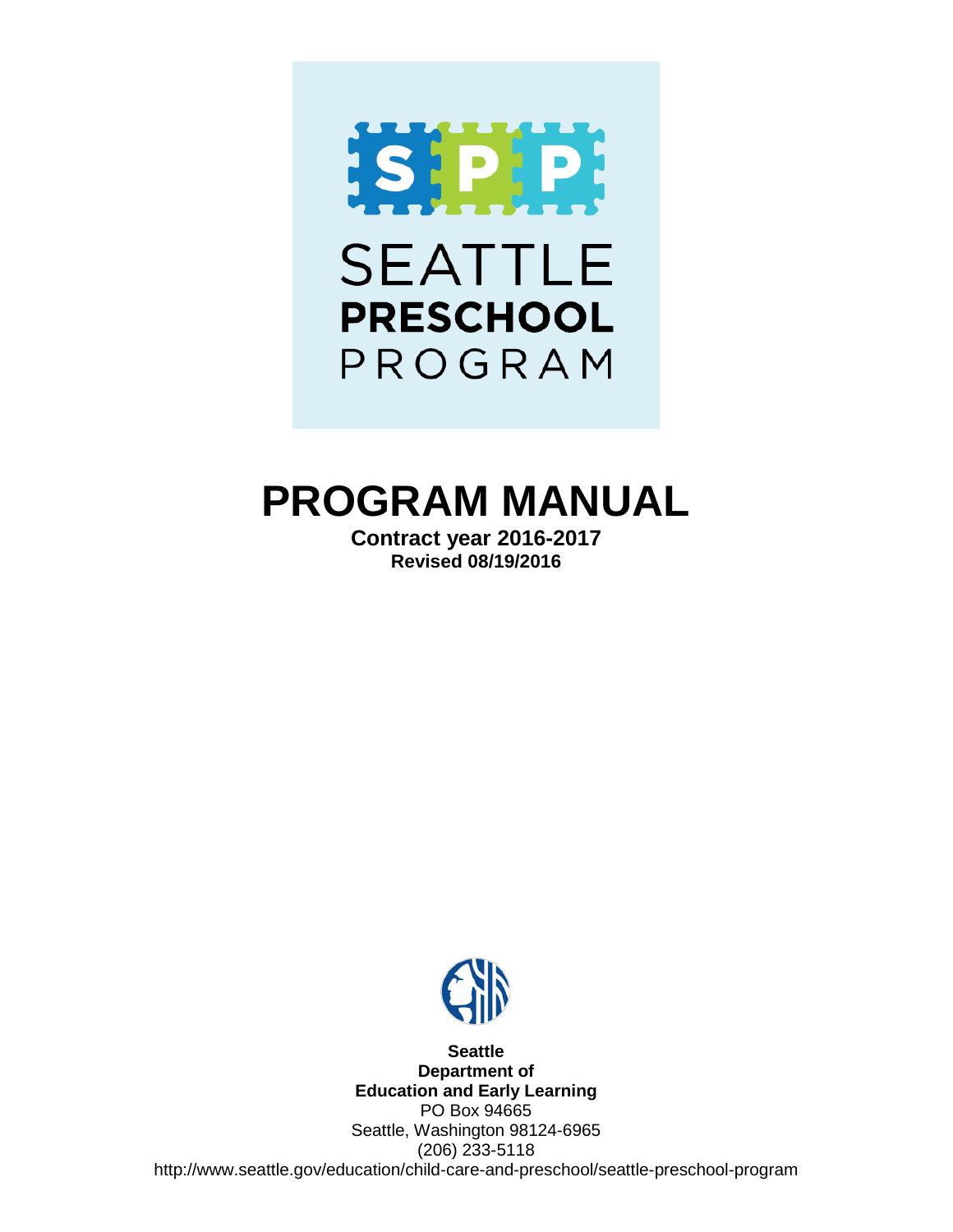# **Table of Contents**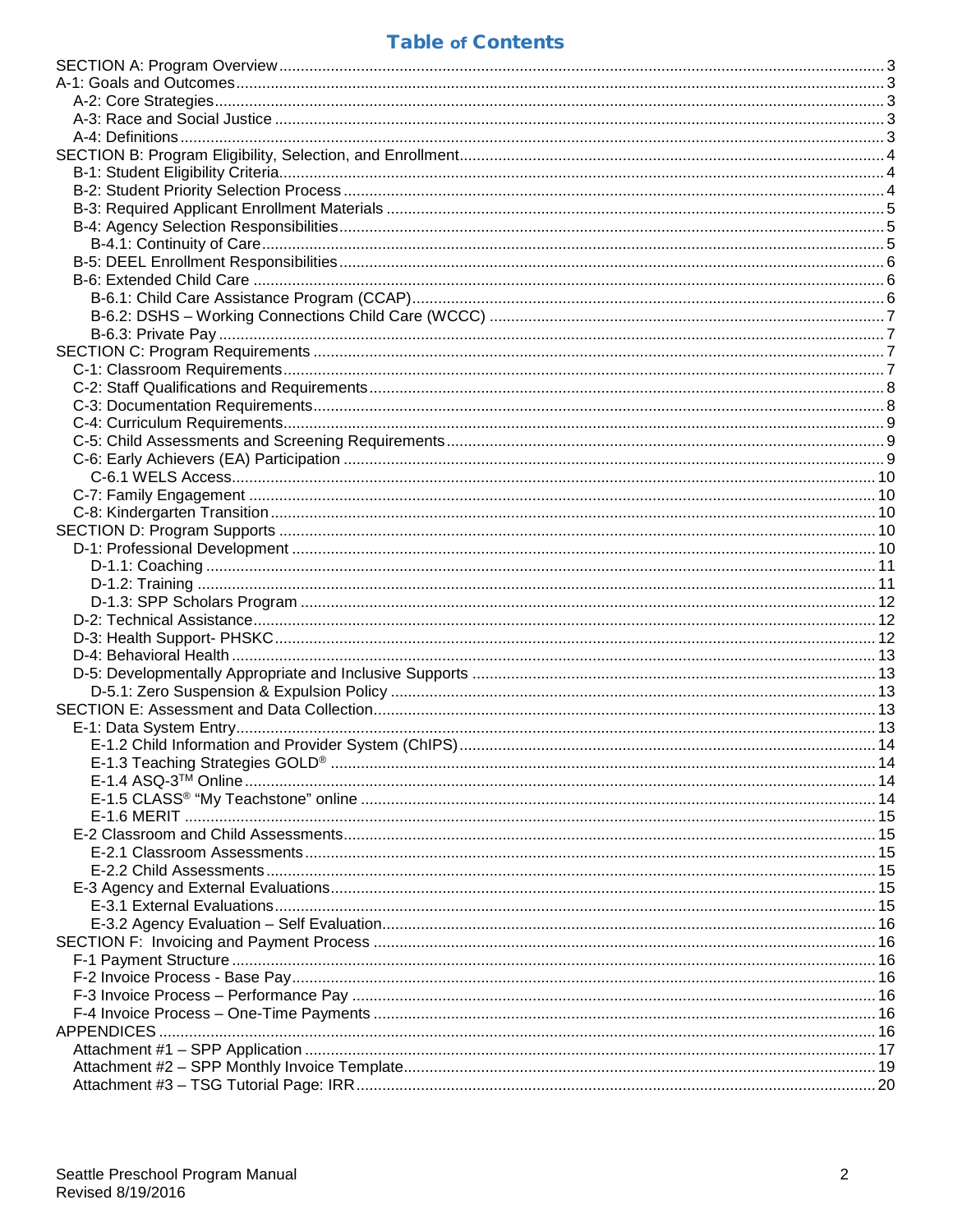# <span id="page-2-0"></span>SECTION A: Program Overview

# <span id="page-2-1"></span>A-1: Goals and Outcomes

The long-term goal of the Seattle Preschool Program is to serve all eligible and interested 4-year-olds and all 3-year-olds from families making less than 300% of the federal poverty level in Seattle.

The City is investing SPP Levy proceeds to achieve the following outcomes citywide:

- Children will be ready for school.
- All students will achieve developmentally-appropriate pre-academic skills.
- All students will develop socially and emotionally.
- The readiness gap will be eliminated for SPP participants.

# <span id="page-2-2"></span>A-2: Core Strategies

The Core Strategies of the Seattle Preschool Program:

- 1. Achieving quality through successful evidence-based practices.
- 2. Using a mixed-delivery system, with classrooms offered by Seattle Public Schools and community providers.
- 3. Making participation in the program voluntary for providers and participants.
- 4. Achieving the ultimate goal of serving all eligible and interested 4-year-olds and all 3-year-olds from families making less than 300% of the federal poverty level in Seattle.
- 5. Providing free tuition for children from families earning at or below 300% of the federal poverty level.
- 6. Setting tuition on a sliding scale for families earning more than 300% of the federal poverty level with at least some level of subsidy for families.
- 7. Establishing high standards for teacher education and training and supporting teachers in attaining these standards through tuition assistance and embedded professional development.
- 8. Compensating staff at levels designed to attract and retain well-prepared teachers and to provide fair compensation for traditionally poorly compensated sector of our economy.
- 9. Informing programmatic improvements through ongoing independent evaluation.

# <span id="page-2-3"></span>A-3: Race and Social Justice

The Seattle Preschool Program is dedicated to ensuring that every aspect of the program advances racial equity and social justice and aligns with the City's Race and Social Justice Initiative.

Until race and family income are no longer predictive of aggregate school performance, the City has committed to making the investments that will help all of Seattle's children succeed in school and life.

#### <span id="page-2-4"></span>A-4: Definitions

ChIPS – Child Information and Provider System is the DEEL database system used by agencies and DEEL to store and track child and agency level data. Data entry items include, but are not limited to child-identifiable information, attendance, screening results, notes, etc.

CLASS® – Classroom Assessment Scoring System is a program used to assess interactions between teachers and children to determine teachers' professional development needs; it includes areas of emotional support, classroom organization, and instructional support.

Common Core – The Common Core State Standards, or "Common Core," are academic learning goals for grades K-12 in math and English language arts. Common Core sets goals or standards that focus on deeper understanding of basic subjects in order to better prepare students for success in college, work, and life. Common Core is part of Washington's K-12 State Learning Standards and was adopted in 2011.

Early Achievers (EA) – A voluntary quality rating and improvement system (QRIS) for licensed child care providers in Washington that helps early learning programs offer high-quality care.

ECEAP – Early Childhood Education and Assistance Program funded by Washington State for families earning at or below 110% of the federal poverty level; offers free, part-day, high-quality, culturally and linguistically appropriate preschool services for eligible 3- and 4-year-olds and their families.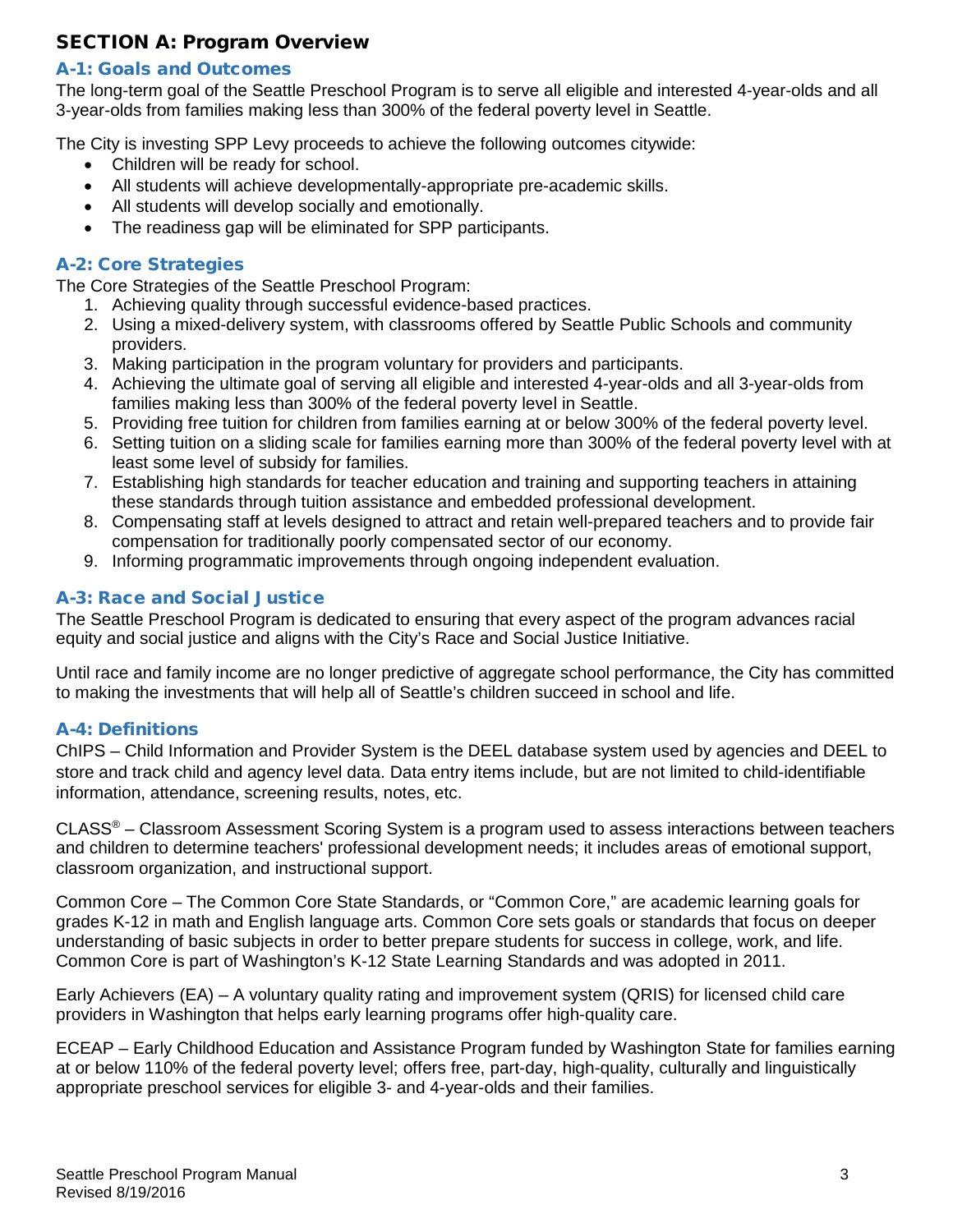ECERS-R – The Early Childhood Environment Rating Scale-Revised: A thorough revision of the ECERS, designed to assess group programs for children from two through five years of age. Total scale consists of 43 items. (Also available in Spanish.)

MERIT – Managed Education and Registry Information Tool managed by the Washington State Department of Early Learning. It allows individuals who work in early child care and education to track online their education and training experience, find training by state-approved trainers, be recognized and receive awards for their professional achievements, and more.

https://apps.del.wa.gov/MERIT/Home/Welcome?ReturnUrl=%2fMERIT%2f

PPVT™-IV – Peabody Picture Vocabulary Test, Fourth Edition (PPVT™-4) measures verbal ability in standard American English vocabulary; can measure receptive processing from ages two to over ninety. Quality Level of Excellence – Designation used by the Washington State Department of Early Learning for early learning providers that achieve Early Achievers ratings of Level 3, 4 or 5.

Program Plan – See Seattle Preschool Program Plan:

[http://www.seattle.gov/Documents/Departments/OFE/AboutTheLevy/EarlyLearning/SPP%20Program%20Plan](http://www.seattle.gov/Documents/Departments/OFE/AboutTheLevy/EarlyLearning/SPP%20Program%20Plan%202015-16%20Final.corrected.pdf) [%202015-16%20Final.corrected.pdf](http://www.seattle.gov/Documents/Departments/OFE/AboutTheLevy/EarlyLearning/SPP%20Program%20Plan%202015-16%20Final.corrected.pdf)

Reflective Coaching – Reflective coaching is the regular and intensive coaching of teachers and their supervisors. These coaching models are designed to enhance the relationship between the teacher and the coach combined with direct observation, reflection/discussion, and modeling of practices.

RSJI – The Seattle Race and Social Justice Initiative (RSJI) is a citywide effort to end institutionalized racism and race-based disparities in City government. RSJI builds on the work of the civil rights movement and the ongoing efforts of individuals and groups in Seattle to confront racism. The Initiative's long-term goal is to change the underlying system that creates race-based disparities in our community and to achieve racial equity.

Teaching Strategies GOLD® (TSG) – An observation-based assessment system used to document children's development from birth-kindergarten; can be used with all children, including English Language Learners, children with disabilities, and children who exceed typical developmental expectations. TSG is being incorporated into the Washington Kindergarten Inventory of Developing Skills (WaKIDS) program.

WaKIDS – Washington Kindergarten Inventory of Developing Skills - A process for obtaining a snapshot of where children are developmentally at the start of kindergarten. Gathers information through: 1) a teacherfamily meeting; 2) an assessment of the child's social and emotional development, cognition and general knowledge, language, communication and literacy, physical well-being, health and motor development; 3) meetings between teacher/early learning professionals to coordinate children's transition to kindergarten.

Washington State Core Competencies for Early Care and Education Professionals – Washington State Department of Early Learning (DEL) list defining what early care and education professionals need to know and be able to do to provide quality care for children.

Web-Based Early Learning System (WELS) – Washington State Department of Early Learning's web-based database system for capturing Early Achievers information including but not limited to: agency information, EA scores, coaches notes, agency goals, etc.

# <span id="page-3-0"></span>SECTION B: Program Eligibility, Selection, and Enrollment

# <span id="page-3-1"></span>B-1: Student Eligibility Criteria

The program will be open to Seattle residents who are:

- 4 years old on August 31<sup>st</sup> prior to the beginning of the school year of enrollment, or
- 3 years old on August 31<sup>st</sup> and from families with income equal to 300% federal poverty level or below

#### <span id="page-3-2"></span>B-2: Student Priority Selection Process

Student applications will be prioritized and weighted in the following order:

- 1. Children who are 4 years old will be prioritized over children who are 3 years old.
- 2. Children whose sibling is currently enrolled in SPP or in a school building were an SPP classroom is housed and would be concurrently enrolled (in the same year) with the sibling.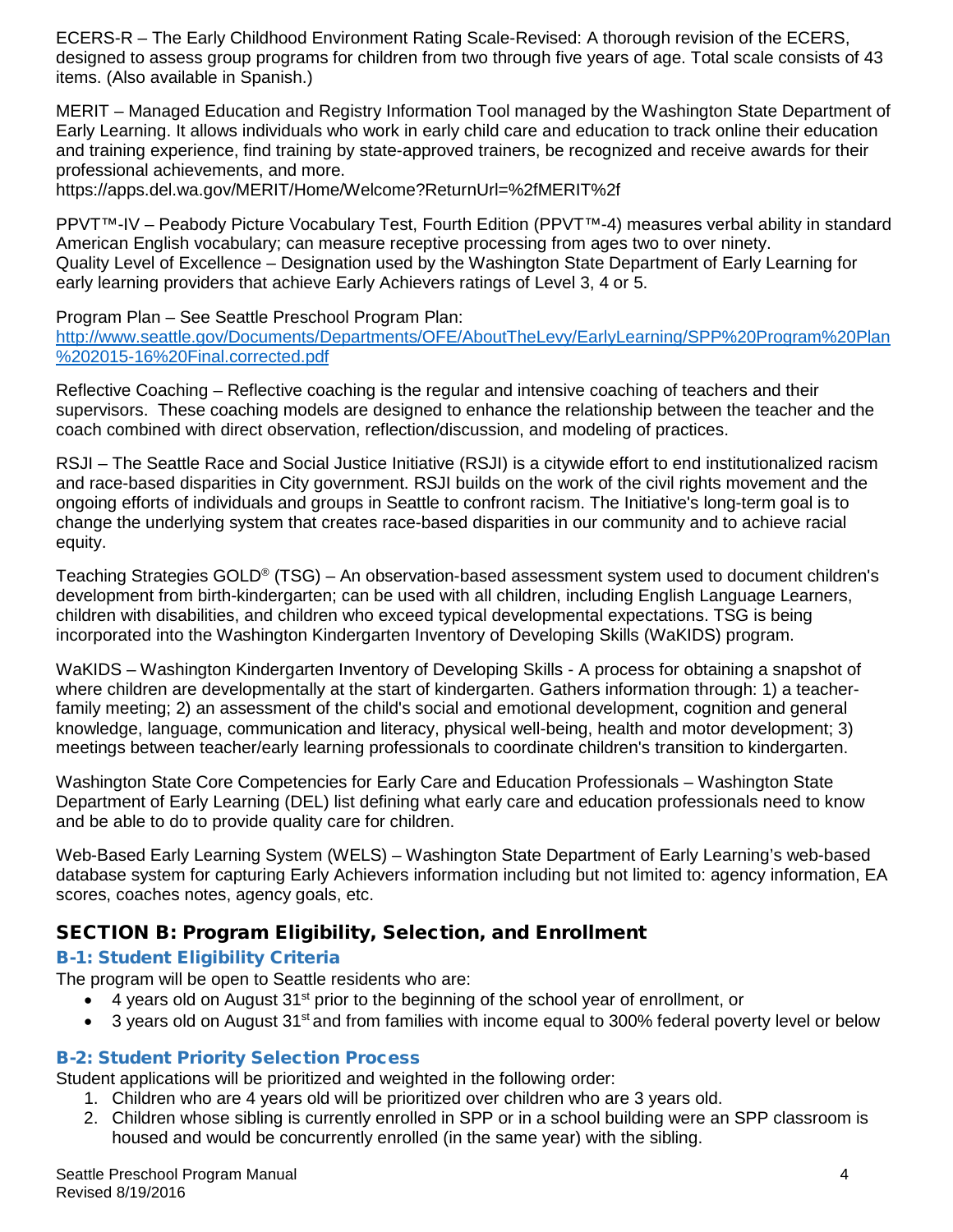- a. 3-year-old siblings must meet the income criteria
- b. 3-year-old siblings will only be enrolled if there is available space.
- 3. Children living in the same SPS middle school attendance area as an SPP classroom will receive priority over children living in other parts of the City. For SPP classrooms located in school buildings, priority will be given to children who are eligible to continue in that school for kindergarten.
	- a. More weight will be given to children living in the same SPS elementary school attendance area as the SPP classroom.

| <b>Required Information</b>                           | <b>Acceptable Documentation</b>                                                                                                                                                                                                                                                                                                                                                                                                                                                                                                 |
|-------------------------------------------------------|---------------------------------------------------------------------------------------------------------------------------------------------------------------------------------------------------------------------------------------------------------------------------------------------------------------------------------------------------------------------------------------------------------------------------------------------------------------------------------------------------------------------------------|
| <b>Student Application</b>                            | 1. Fully completed SPP application (paper or online)                                                                                                                                                                                                                                                                                                                                                                                                                                                                            |
| <b>Enrollment Packet</b>                              | 1. Fully completed SPP enrollment packet<br>a. Must include signed and dated consent to participate                                                                                                                                                                                                                                                                                                                                                                                                                             |
| Parent/Guardian Identity                              | Photo Identification<br>1.                                                                                                                                                                                                                                                                                                                                                                                                                                                                                                      |
| Proof of Residency<br>(2 forms required)              | 1. Home utility bill<br>Mortgage bill<br>2.<br>3.<br>Lease or rental agreements<br>Insurance documents<br>4.<br>5. Department of Social and Health Services (DSHS) benefits eligibility<br>documents<br>6. For homeless families:<br>a. Letter from approved community-based organization (CBO) verifying<br>address<br>b. Letter from the head of household at temporary residence verifying<br>address                                                                                                                        |
| Proof of Child's Age                                  | 1. Child's birth certificate (with parent's name) or passport<br>a. If the adult enrolling the child is not listed on the birth certificate, he<br>or she must supply documentation of his/her authority to enroll the<br>child.                                                                                                                                                                                                                                                                                                |
| Proof of Income<br>(any of these may be<br>requested) | 1. Proof of eligibility for Working Connections Child Care (WCCC) subsidy,<br>Comprehensive Childcare Assistance Program (CCAP) subsidy, Early<br>Childhood Education and Assistance (ECEAP) or Head Start.<br>Income tax return for previous year and pay stubs for the last three<br>2.<br>months.<br>3. Income verification letter from employer<br>4. For parents paid in cash:<br>a. Recent bank statements<br>b. Letter of income verification from employer, or<br>c. Letter of income verification from an approved CBO |

# <span id="page-4-0"></span>B-3: Required Applicant Enrollment Materials

# <span id="page-4-1"></span>B-4: Agency Selection Responsibilities

Agencies may select to recruit and initiate enrollment up to the maximum percentage of slots stated in their contract. All agency-selected children must meet the eligibility criteria for SPP students listed in section B-1 and must complete all required enrollment materials listed in B-3.

#### <span id="page-4-2"></span>B-4.1: Continuity of Care

The Seattle early learning community is committed to supporting efforts to reduce the numbers of transitions for families as their children move between educational sites/levels. SPP agencies are eligible for the options below for continuity of care.

- 1. **Child participation:** SPP will now formally allow up to 15% of the children in each agency's classrooms to be "ineligible" for the program. Ineligible children include those who:
	- Do not reside with the City limits.
	- Are 3-years-old and over the family income limit.
	- Are currently eligible for kindergarten in Seattle Public Schools.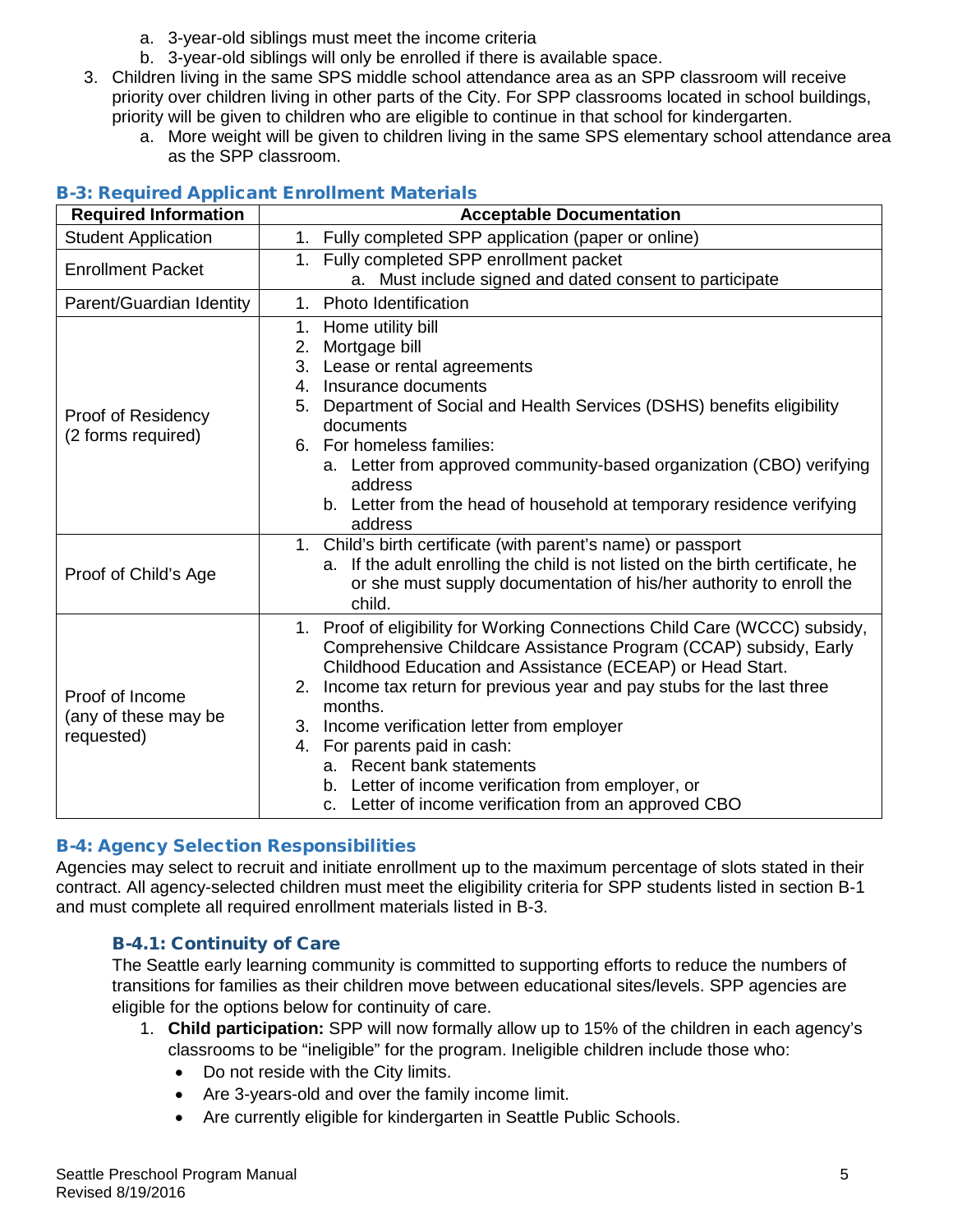In other words, a large agency that has several SPP sites, or an agency that has just one site, may elect to hold up to 15% of the total slots in its SPP classrooms for children who are not eligible for the program. No individual classroom may have more than 5 children who are ineligible for SPP.

- 2. **Continuity for previously-enrolled children:** SPP's "grandfathering" provision is extended beyond the first year of program participation and open to any SPP-eligible child. DEEL representatives will work annually with provider agencies to determine the number of children previously enrolled with a provider agency that will be eligible to enroll in SPP classrooms. SPP enrollment forms and eligibility verification must be completed for all children in SPP classrooms.
- 3. **Kindergarten continuity:** For SPP classrooms located in Seattle Public School buildings, children who live in the attendance zone of the school will have priority for enrollment. If feasible, beginning in 2017, priority for enrollment will also be given to children who have an older sibling enrolled in an elementary school where an SPP classroom is housed.

If agencies have enrolled students for the upcoming school year prior to applying to be an SPP provider, those children will be permitted to become SPP participants if they meet SPP eligibility criteria.

Three-year-olds participating in SPP will be automatically accepted as four-year-olds if they return to the same SPP agency. This does not apply to three-year-olds who are non-SPP students.

#### <span id="page-5-0"></span>B-5: DEEL Enrollment Responsibilities

DEEL will be responsible for all outreach, recruitment, selection, and enrollment processes for children placed into SPP classrooms that are not included in the agency-selected percentage (as noted in agency contract). DEEL Human Services Coordinator will work in collaboration with families and agencies for SPP placements. DEEL Program Intake Representatives will collect and certify all eligibility documentation for enrollment.

DEEL will provide agencies with contact information for their assigned Human Services Coordinator and Program Intake Representative.

#### <span id="page-5-1"></span>B-6: Extended Child Care

Extended Child Care or "Extended day" is defined as those hours outside of the six hour SPP day. Agencies that provide an extended day model may collect payment for hours outside of SPP programing. An agency may accept payment for extended care through either private pay or subsidized payment from families as described below:

#### <span id="page-5-2"></span>B-6.1: Child Care Assistance Program (CCAP)

The City of Seattle helps low- and moderate-income working families pay for child care for children ages one month to 13 years. Families can choose from more than 100 licensed family child care homes and centers in Seattle, which contract with the City to provide high-quality and affordable child care.

At the time of enrollment, the family will be given a voucher, which authorizes monthly child care payments to the child care home or center that they choose from the City of Seattle's provider list. The amount of the payment from the City varies according to the income of the family, age of the child, and hours of care needed. The City typically pays between 25% to 70% of a standardized rate, and the family is responsible for paying the difference between the voucher amount and the Provider's regular monthly rate.

For more information regarding CCAP call (206) 386-1050.

| <b>Child Care Payment Assistance Income Guidelines 2016</b> |                             |  |  |  |  |
|-------------------------------------------------------------|-----------------------------|--|--|--|--|
| <b>Family Size</b>                                          | <b>Gross Monthly Income</b> |  |  |  |  |
|                                                             | $$2,671 - $4,005$           |  |  |  |  |
|                                                             | $$3,361 - $5,040$           |  |  |  |  |
|                                                             | $$4,051 - $6,075$           |  |  |  |  |
| 5                                                           | $$4,741 - $7,110$           |  |  |  |  |
|                                                             | $$5,431 - $8,145$           |  |  |  |  |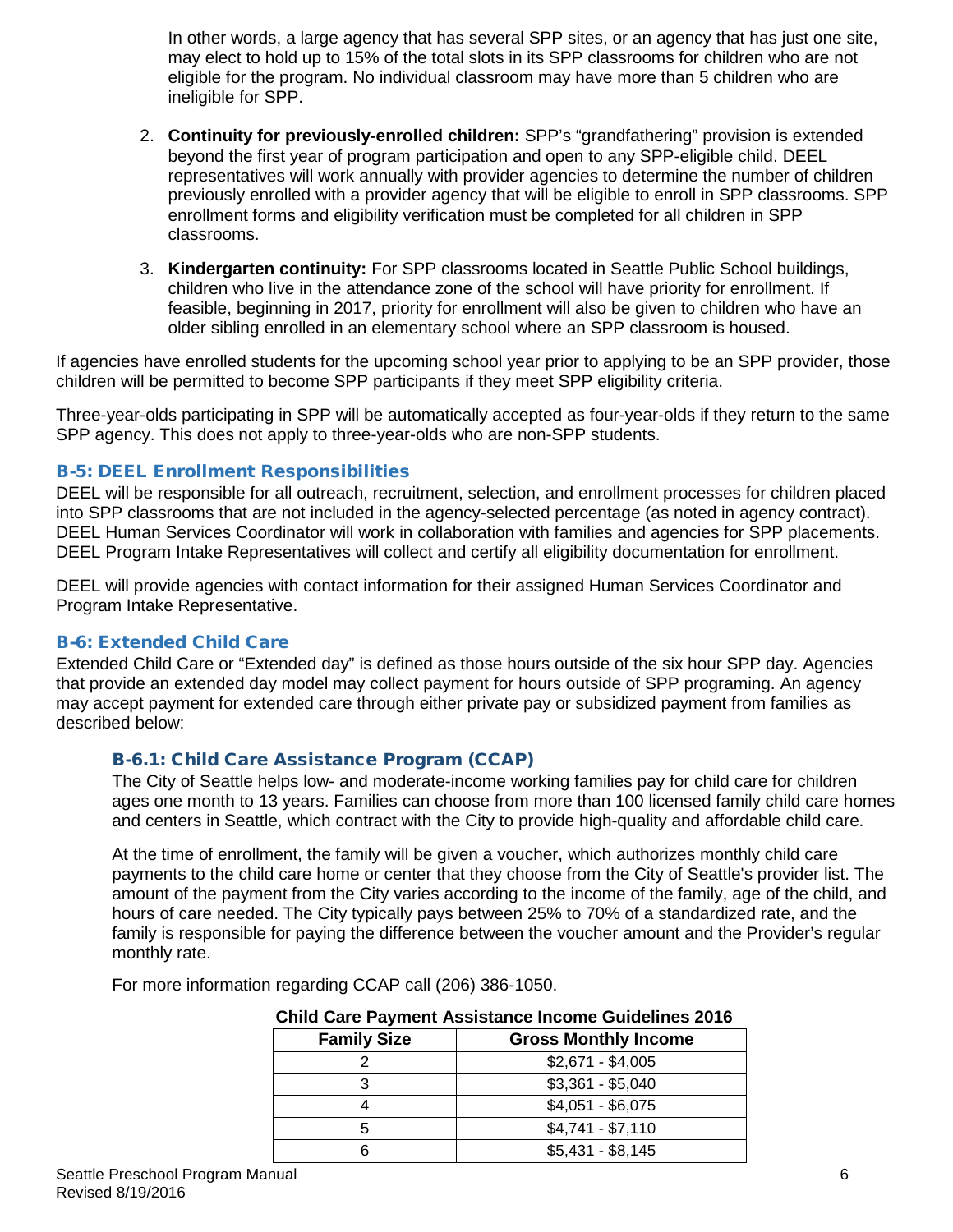# <span id="page-6-0"></span>B-6.2: DSHS – Working Connections Child Care (WCCC)

Working Connections Child Care (WCCC) helps families with low incomes pay for child care while they work or meet WorkFirst participation requirements. When a family qualifies for child care subsidy benefits and chooses an eligible provider, the state pays a portion of the cost of child care. The parent is also responsible to pay a copayment to the provider each month.

To get information regarding WCCC contact the DSHS Customer Service Call Center at 1.877.501.2233 or [apply online through Washington Connection;](http://www.washingtonconnection.org/) [www.workingconnection.org/home](http://www.workingconnection.org/home)

|                                                                                                                                                                                                                                                                                                                                                                                                                                                                                                                                                                | Working Connections Copay Calculation table Effective April 1, 2016                                                                                                                                                                                 |                   |                |         |          |                 |                                              |                 |            |                                     |                                         |
|----------------------------------------------------------------------------------------------------------------------------------------------------------------------------------------------------------------------------------------------------------------------------------------------------------------------------------------------------------------------------------------------------------------------------------------------------------------------------------------------------------------------------------------------------------------|-----------------------------------------------------------------------------------------------------------------------------------------------------------------------------------------------------------------------------------------------------|-------------------|----------------|---------|----------|-----------------|----------------------------------------------|-----------------|------------|-------------------------------------|-----------------------------------------|
|                                                                                                                                                                                                                                                                                                                                                                                                                                                                                                                                                                |                                                                                                                                                                                                                                                     | Column 1 Column 2 | Column 3       |         | Column 4 |                 | Column <sub>5</sub>                          |                 | Column 6   | Column <sub>7</sub>                 | Column 8                                |
|                                                                                                                                                                                                                                                                                                                                                                                                                                                                                                                                                                |                                                                                                                                                                                                                                                     |                   |                |         |          |                 | If Countable Income is:                      |                 |            |                                     |                                         |
| Family<br>Size                                                                                                                                                                                                                                                                                                                                                                                                                                                                                                                                                 | 100% of<br><b>FPL</b>                                                                                                                                                                                                                               | Above<br>200% FPL | 0 to 82% FPL   |         | 137.5%   |                 | More than 82% to More than 137.5%<br>to 200% |                 | 137.5% FPL | <b>State Median Income</b><br>(SMI) | 85% state<br>median income<br>$(SMI)^*$ |
|                                                                                                                                                                                                                                                                                                                                                                                                                                                                                                                                                                | \$981                                                                                                                                                                                                                                               | \$1,962           | \$O            | \$804   |          | \$805 \$1,349   |                                              | \$1,350 \$1,962 | \$1,349    | \$3,684                             | \$3,131                                 |
|                                                                                                                                                                                                                                                                                                                                                                                                                                                                                                                                                                | \$1,328                                                                                                                                                                                                                                             | \$2,656           | \$0            | \$1,089 |          | \$1,090 \$1,826 | \$1,827                                      | \$2,656         | \$1,826    | \$4,817                             | \$4,094                                 |
|                                                                                                                                                                                                                                                                                                                                                                                                                                                                                                                                                                | 3 \$1,674                                                                                                                                                                                                                                           | \$3,348           | \$0            | \$1,373 |          | \$1,374 \$2,302 |                                              | \$2,303 \$3,348 | \$2,302    | \$5,951                             | \$5,058                                 |
|                                                                                                                                                                                                                                                                                                                                                                                                                                                                                                                                                                | \$2,021                                                                                                                                                                                                                                             | \$4,042           | S <sub>0</sub> | \$1,657 |          | S1,658 \$2,779  |                                              | \$2,780 \$4,042 | \$2,779    | \$7,084                             | \$6,021                                 |
|                                                                                                                                                                                                                                                                                                                                                                                                                                                                                                                                                                | \$2,368                                                                                                                                                                                                                                             | \$4,736           | \$0            | \$1,942 |          | \$1,943 \$3,256 | \$3,257                                      | \$4,736         | \$3,256    | \$8,218                             | \$6,985                                 |
|                                                                                                                                                                                                                                                                                                                                                                                                                                                                                                                                                                | 6 \$2,714                                                                                                                                                                                                                                           | \$5,428           | \$0            | \$2,225 |          | \$2,226 \$3,732 |                                              | \$3,733 \$5,428 | \$3,732    | \$9,351                             | \$7,948                                 |
|                                                                                                                                                                                                                                                                                                                                                                                                                                                                                                                                                                | \$3,061                                                                                                                                                                                                                                             | \$6,122           | \$0            | \$2,510 | \$2,511  | \$4,209         | \$4,210                                      | \$6,122         | \$4,209    | \$9,564                             | \$8,129                                 |
|                                                                                                                                                                                                                                                                                                                                                                                                                                                                                                                                                                | 8 \$3,408                                                                                                                                                                                                                                           | \$6,816           | \$0            | \$2,795 |          | S2,796 \$4,686  |                                              | \$4,687 \$6,816 | \$4,686    | \$9,776                             | \$8,309                                 |
|                                                                                                                                                                                                                                                                                                                                                                                                                                                                                                                                                                | 9 \$3,754                                                                                                                                                                                                                                           | \$7,508           | \$0            | \$3,078 |          | \$3,079 \$5,162 |                                              | \$5,163 \$7,508 | \$5,162    | \$9,989                             | \$8,490                                 |
|                                                                                                                                                                                                                                                                                                                                                                                                                                                                                                                                                                | 10 \$4,101                                                                                                                                                                                                                                          | \$8,202           | \$0            | \$3,363 |          | \$3,364 \$5,639 |                                              | \$5,640 \$8,202 | \$5,639    | \$10,202                            | \$8,671                                 |
|                                                                                                                                                                                                                                                                                                                                                                                                                                                                                                                                                                | Subtract 137.5% FPL From<br>If income exceeds 85% of SMI any time<br>Countable income, then<br>Not<br>\$15 Copay<br>\$65 Copay<br>during authorization, consumer becomes<br>multiply by .50 and add \$65<br>Eligible<br>ineligible and dis-enrolled |                   |                |         |          |                 |                                              |                 |            |                                     |                                         |
| STEPS TO CALCULATE WCCC ELIGIBILITY AND COPAYMENT:<br>1. Determine TOTAL income. This is the sum of all gross earned and unearned income.<br>2. Determine COUNTABLE income. This is TOTAL income minus any child support PAID OUT.<br>3. Compare COUNTABLE income to Column 2. If amount is greater, client is not eligible. If COUNTABLE income is below column 2 then check column 3,<br>4 or 5 for correct income range and copayment.<br>*NOTE: if at any time during the recipt of benefits, the consumers income EXCEEDS 85% of the State median income, |                                                                                                                                                                                                                                                     |                   |                |         |          |                 |                                              |                 |            |                                     |                                         |
| that consumer is no longer eligible for WCCC services                                                                                                                                                                                                                                                                                                                                                                                                                                                                                                          |                                                                                                                                                                                                                                                     |                   |                |         |          |                 |                                              |                 |            |                                     |                                         |

# <span id="page-6-1"></span>B-6.3: Private Pay

Parents pay out of pocket for the cost of extended care as determined by the agency.

# <span id="page-6-2"></span>SECTION C: Program Requirements

#### <span id="page-6-3"></span>C-1: Classroom Requirements

Classroom schedule/hours - SPP classrooms will operate for 180 days per year on a full-day schedule. Fullday is defined as 5 days per week with 6 hours per day of classroom instruction. SPP classrooms may also offer a reduced number of days per week, i.e., 4 days per week, as long as the 6 hours per day and 180 days per year requirements are met.

Classroom size/ratio - SPP classrooms will have a maximum class size of 20 students and maintain a 1:10 adult child ratio.

Classroom staff - The typical SPP classroom will have one Lead Teacher and one Assistant Teacher. Teachers must meet the staff qualifications listed in section C-2.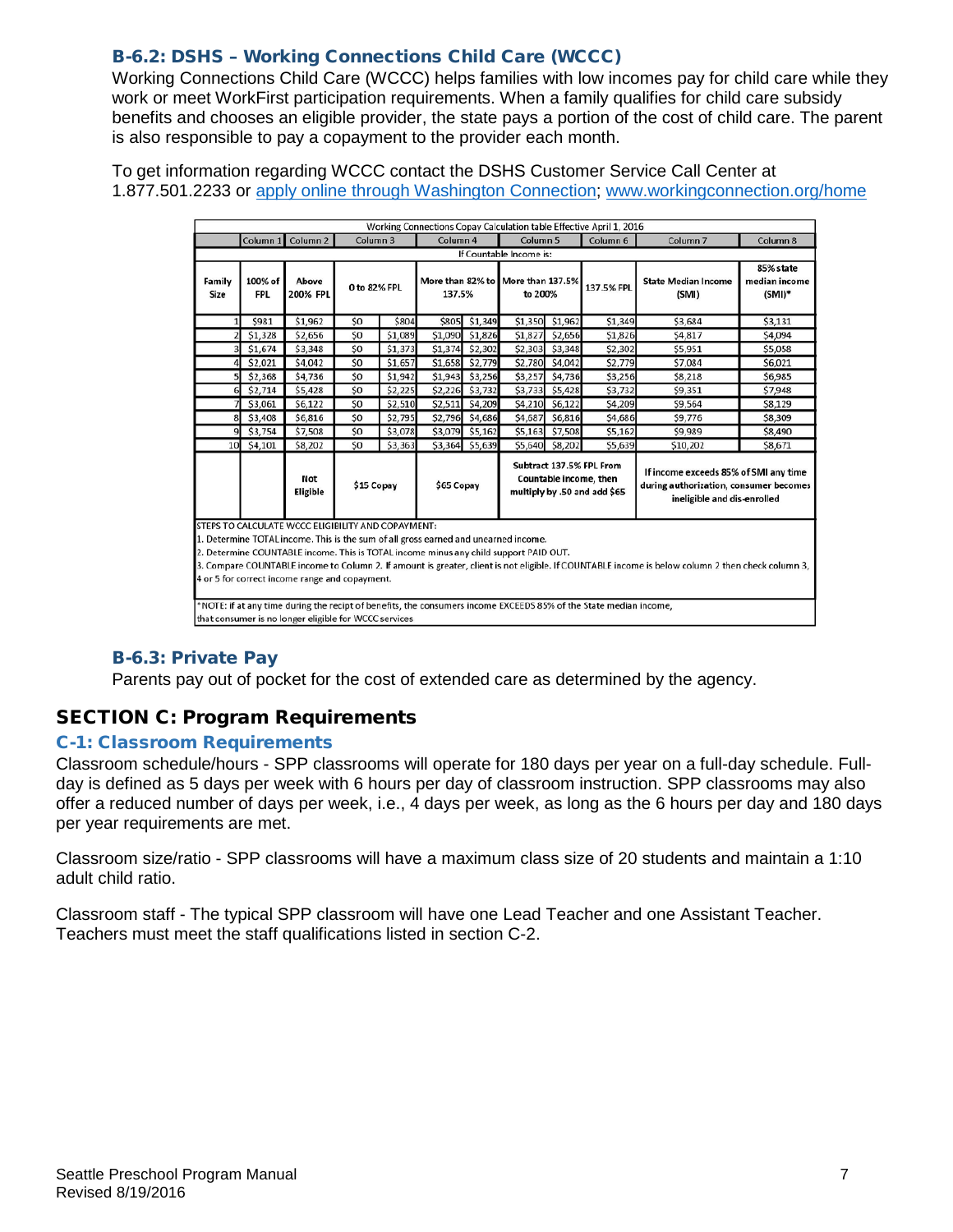#### <span id="page-7-0"></span>C-2: Staff Qualifications and Requirements Staff Qualification Levels

| <b>Staff Level</b>                                                                                    | <b>Qualified Degree Major</b>                                                                                                                                                                                                                        | <b>Degree Accepted Other than ECE Degree</b>                                                                                                                                                                                                                                     |
|-------------------------------------------------------------------------------------------------------|------------------------------------------------------------------------------------------------------------------------------------------------------------------------------------------------------------------------------------------------------|----------------------------------------------------------------------------------------------------------------------------------------------------------------------------------------------------------------------------------------------------------------------------------|
| <b>SPP Director</b><br>and/or Program<br><b>Supervisor</b><br>Or<br><b>SPP Lead</b><br><b>Teacher</b> | Bachelor's degree or higher, verified as<br>"approved" in MERIT in:<br>- Early childhood education (ECE)<br>- Early childhood and family studies<br>- Human development with<br>specialization in ECE<br>- Children's studies/childhood<br>education | A bachelor's degree or higher from an<br>accredited college and verified as<br>"approved" in MERIT.<br><b>AND</b><br>30 or more approved quarter credits in ECE,<br>verified through MERIT. Up to 10 credits<br>may be classified as ECE-School Age hybrid<br>$("E/S")$ credits. |
| <b>Assistant</b><br><b>Teacher</b>                                                                    | Associate's degree or higher, verified<br>as "approved" in MERIT in:<br>- Early childhood education<br>- Early childhood and family studies<br>- Human development with<br>specialization in ECE<br>- Children's studies/childhood<br>education      | An associate's degree or higher from an<br>accredited college and verified as<br>"approved" in MERIT.<br><b>AND</b><br>20 or more approved quarter credits in ECE,<br>verified through MERIT. Up to 10 credits<br>may be classified as ECE-School Age hybrid<br>("E/S") credits. |

Staff hired prior to a program's SPP contract start date have **four years** from the classroom's contract start date to meet SPP education standards. To support staff in meeting these standards, DEEL provides higher education tuition assistance (SPP Scholars Program described in section D1.3) and professional development.

All SPP lead teachers who meet education or certification requirements will be expected to maintain a CLASS® combined Emotional Support (ES)/Classroom Organization (CO) score that exceeds 6.0 and an Instructional Support (IS) score that exceeds 4.5. If these scores are not achieved, the SPP coach assigned to work with the teacher will ensure these goals are part of their Quality Improvement Plan. Teachers who receive tuition support to meet SPP requirements will be expected to meet these expectations by the time they complete their educational programs.

SPP staff must be entered in the DEL MERIT system. Education requirements for staff will be verified through the MERIT system. MERIT data entry described in section E-1.5.

#### **Exceeding SPP Education Standards**

Lead teachers who have a current Washington State Teaching Credential with endorsements in early childhood education, early childhood special education, P-3, or P-3 special education are classified as "exceeding" education standards.

# <span id="page-7-1"></span>C-3: Documentation Requirements

Staff Report - The agency will submit a completed Staff Report (contract attachment) to DEEL prior to the first day of school. The agency is responsible to submit an updated Staff Report to their Education Specialist any time staffing changes occur.

Health Records – The agency will maintain current and confidential health files on all enrolled children. Those files will include:

- A record of the child's medical home (primary care doctor name, address, and phone number)
- A record of the child's dental home (dentist name, address, and phone number)
- Immunization records (using the Washington Department of Health Certification of Immunization [CIS] form)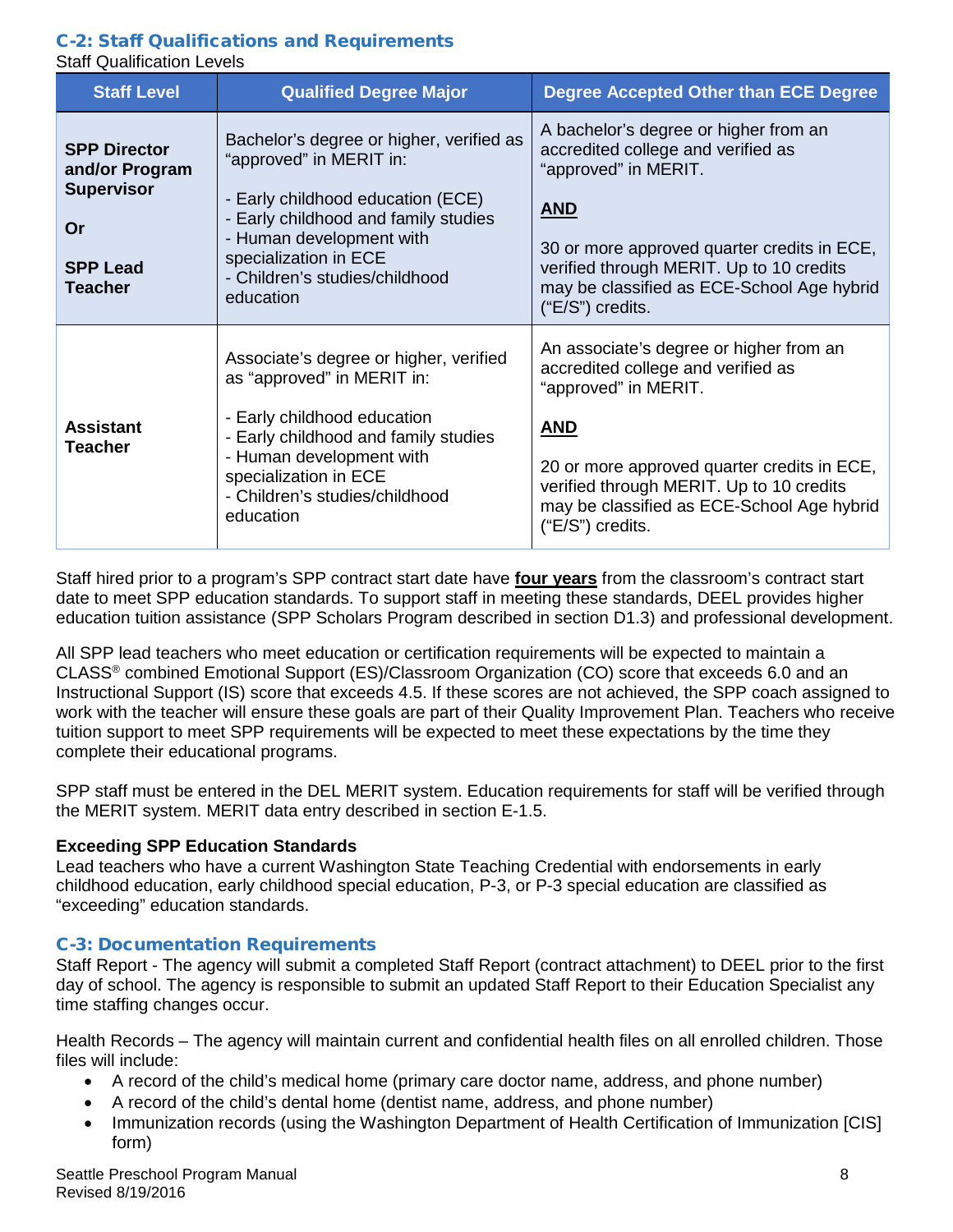- Allergy information
- Food preferences and restrictions

If applicable, confidential health files must also include:

- Results from health-related screenings (conducted by the agency)
	- $\circ$  All screening results will be shared with families at least three times per year. Scores indicating a developmental or behavioral concern will be discussed with parents during the scheduled parent-teacher conference or sooner.
- Accident reports
- Documentation of health-related family contacts
- Documents required by ECEAP
- Medical/dental insurance

Teaching Strategies GOLD® – The agency will keep updated records of observations for each child within the Teaching Strategies GOLD® child assessment system. Documentation within the system can include, but are not limited to, anecdotal notes, observation notes, pictures, and videos. Agencies will collect a minimum of **one piece** of documentation for each TSG objective and work towards collecting two pieces of documentation per objective.

Child file – The agency will keep a complete child record on-site. This file must include, but is not limited to the following:

- Health records
- Education records
- Family information
- Individual learning plans
- Communications with family

# <span id="page-8-0"></span>C-4: Curriculum Requirements

The agency is required to adopt the approved curricula, HighScope® or Creative Curriculum<sup>®</sup> for Preschool, Sixth Edition. Curriculum training will be made available to all SPP provider agencies. Agency training described in section D-1.2.

A curriculum waiver process will be available for high-quality provider agencies. The waiver allows an agency to use an evidence-based curriculum other than HighScope® or Creative Curriculum® for Preschool, Sixth Edition. Waiver requests are to be submitted for approval to the Education Specialist during contract negotiations. Agencies applying for a curriculum waiver must:

- Have a rating of Level 4 or above in Early Achievers
- Use an evidence-based curriculum that includes a tool for assessing the fidelity of implementation
- Have an intensive, agency-managed plan for instructional support.

# <span id="page-8-1"></span>C-5: Child Assessments and Screening Requirements

The agency will be required to use and provide data on children using the following assessment and screening tools:

- TeachingStrategies  $GOLD^{\circledcirc}$  Agencies will track child development data through observations, anecdotal notes, pictures, and videos, and track children's progress throughout the year in the online TSG system.
- Health screening (height, weight, vision, and hearing) Agencies will partner with Public Health Seattle & King County (PHSKC) to conduct health screenings on each child. Information from the screening will be logged in CHIPS (further described in Section E1.2). Follow-ups will be provided to children and families were need is shown.
- Developmental screening Ages & Stages Questionnaires® (ASQ) and ASQ-SE (Social-Emotional) Agencies will administer the ASQ and ASQ-SE to all students with the support of PHSKC. Agencies will enter all ASQ data into the online ASQ data system.

# <span id="page-8-2"></span>C-6: Early Achievers (EA) Participation

The agency will participate in Early Achievers and hold a rating of Level 3 or above.The agency participating in Early Achievers voluntarily commits to meeting increasing levels of quality beyond licensing requirements.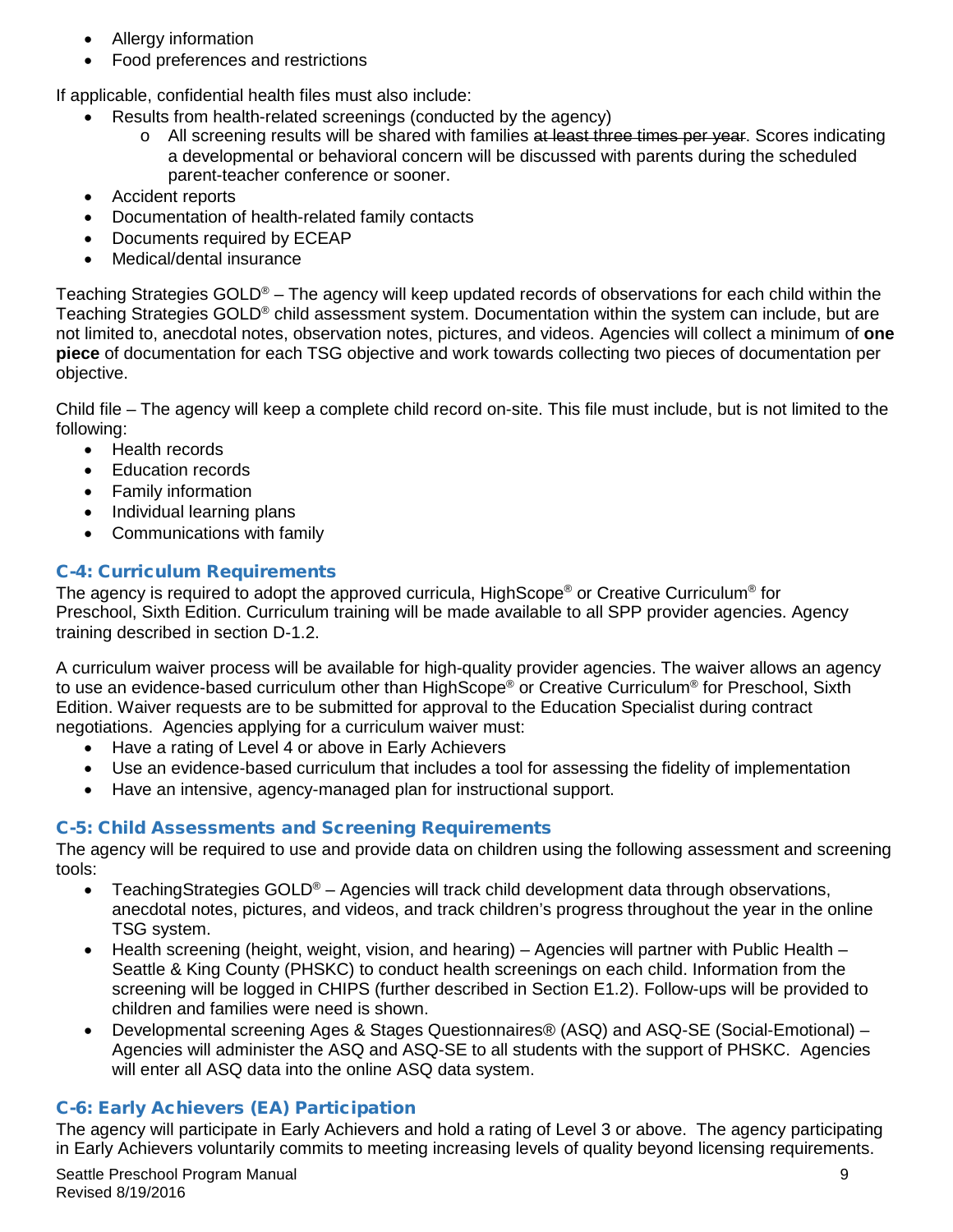The higher-quality levels (Levels 3 to 5) rely heavily on assessments of the environment and high-quality adultchild interactions.

- i. Classrooms are expected to meet threshold levels for the Classroom Assessment Scoring System (CLASS) and Early Childhood Environment Rating Scale-Revised (ECERS-R) scores as defined by DEL which are as follows:
	- a. CLASS combined Emotional Support (ES)/Classroom Organization (CO) score that exceeds 3.5 and a CLASS Instructional Support (IS) score that exceeds 2.0.
	- b. Environmental Rating Scale (ERS) score consistent with DEL's threshold.

# <span id="page-9-0"></span>C-6.1 WELS Access

Through an agreement with the Washington State Department of Early Learning, DEEL will have access to agencies' data in the State's WELS database. The WELS database includes Early Achievers scores as well as EA coaching notes.

# <span id="page-9-1"></span>C-7: Family Engagement

The agency will write a culturally-relevant plan for partnering with families and communities in order to improve child outcomes. The agency will be awarded up to \$787 per classroom to use for the following types of activities:

- Opportunities for instructional staff to learn about families and how to extend this learning into the classroom.
- Opportunities for families to learn about preschool educational activities and how to extend this learning into the home.
- Assisting families with enrollment and their children's transitions to kindergarten.

# <span id="page-9-2"></span>C-8: Kindergarten Transition

The agency will provide families with supports and services to ensure that children transition successfully to kindergarten. The agency will be knowledgeable of Seattle Public Schools' enrollment processes, forms, and deadlines to support families in entering school. Services listed below include, but are not limited to, activities related to kindergarten transition:

- Opportunities for early registration to kindergarten, including enrollment and welcoming events in partnership with the elementary schools and before and after-school programs.
- Assistance to prepare families with information necessary to support their child's transition to kindergarten, particularly for a child with special needs.
- Work in partnership with Seattle Public Schools to acquire invitations to visit kindergarten in the spring of the child's final preschool year.
- Communicate with elementary schools about individual students, providing information that introduces the kindergarten teacher to the child.
- Share a portfolio of child information, family survey, or home visits via WaKIDS.
- Assist families to find summer programs for children that are still not meeting kindergarten readiness standards and in need for more learning opportunities. This may also include literacy-infused enrichment activities or science, math, music and art instruction.
- Provide families with home-learning activities during the year, but particularly in the spring, such as summer booklists, resources for summer family learning events at libraries, family centers, parks and other literacy activities prior to kindergarten entry.
- Help families identify their school assignment for kindergarten based on family address at the time of program enrollment using the Seattle Public School's enrollment website: http://www.seattleschools.org/modules/cms/pages.phtml?sessionid=ba55f7046e5d73e4d3ea6b887ec7 6d6e&pageid=172265&sessionid=ba55f7046e5d73e4d3ea6b887ec76d6e.

# <span id="page-9-3"></span>SECTION D: Program Supports

# <span id="page-9-4"></span>D-1: Professional Development

SPP professional development will be fully funded by the City. It will be data-driven and include group trainings and on-site, classroom-based intensive coaching. All professional development for teachers, directors, and parents will include elements of peer support.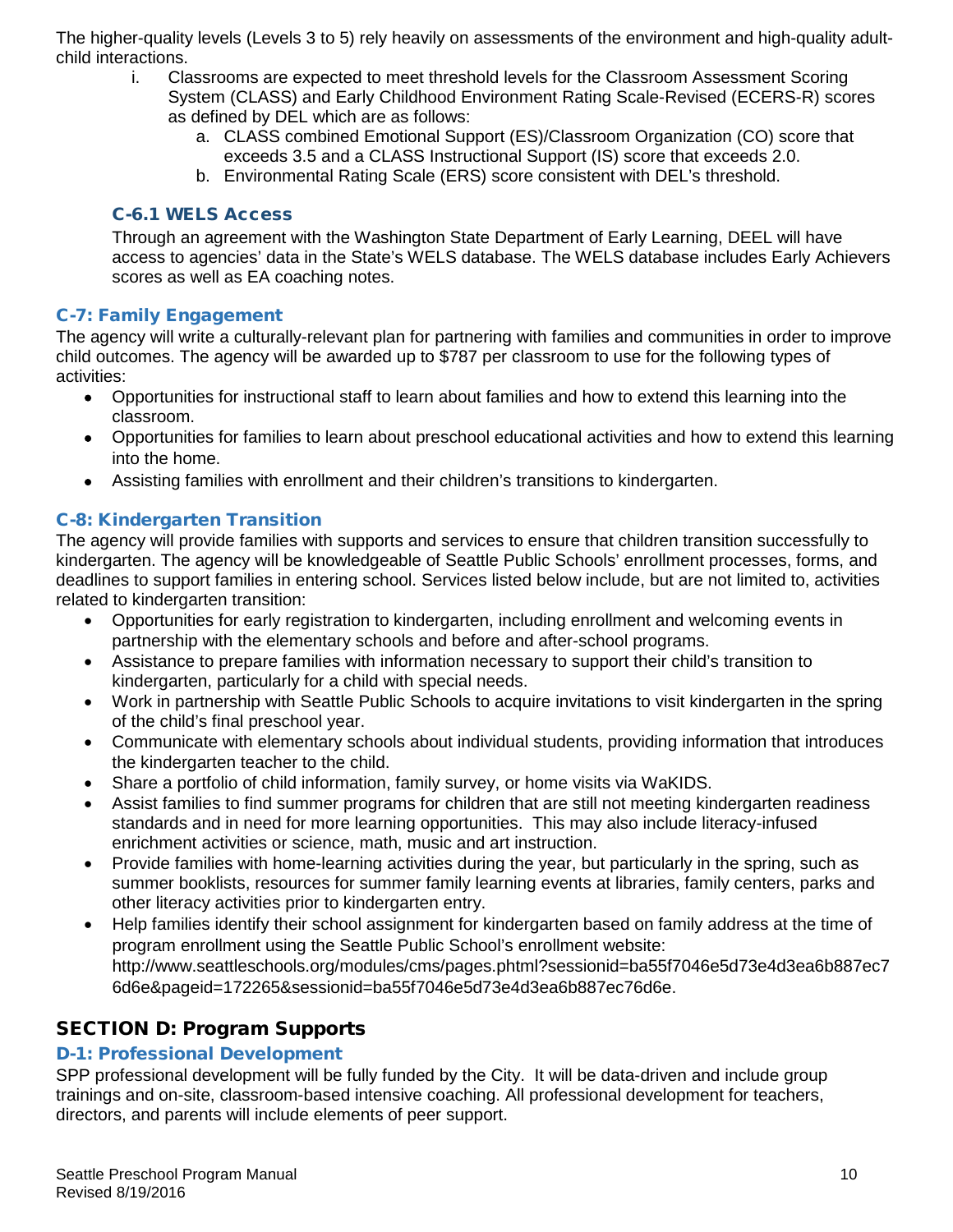<span id="page-10-0"></span>All training will align with the Washington State Core Competencies for Early Care and Education Professionals.

# D-1.1: Coaching

Coaches will provide on-site curriculum support (reflective coaching) to teachers, center directors, and program supervisors and off-site training. Coaches will focus on teachers' professional growth.

- Provide differentiated classroom based, reflective, instructional coaching to increase the quality and effectiveness of teacher practice,
- Support fidelity of curriculum implementation.
- Facilitate professional development and support for administrators responsible for supervising and evaluating teachers.
- Work with collaborative groups that include directors and teachers to review data and plan instructional best practices.
- Conduct the CLASS and ECERS assessment if the Agency does not have a recent assessment on file and has no plans to have these assessments conducted within the next three months.
- Administer the HighScope Program Quality Assessment tool (PQA) or Creative Curriculum Fidelity check tool.
- Provide One-on-one coaching consultations
- Conduct QIP reviews

# <span id="page-10-1"></span>D-1.2: Training

Trainings listed below with an asterisk\* are required and will be eligible for release time reimbursement for eligible teaches and assistant teachers. The paperwork for reimbursement will be provided by DEEL and processed outside of this contract.

Annual Pre-Service\* - The required Pre-Service training will be combined with ECEAP and Step Ahead and will be held at the beginning of each school year and cover screenings and assessments, the learning environment, preschool standards, policies and requirements.

Curriculum Training\* - Initial training and certification on the approved curriculum selected by the Agency (HighScope or Creative Curriculum) is required and will be provided at least once a year. Ongoing curriculum training will be provided via coaching, content training, and the SEEC Institutes.

- i. SPP/ECEAP sites who receive initial training on Creative Curriculum through DEL will not be required to participate in DEEL sponsored curriculum training.
- ii. Teachers who are already certified on the curriculum will receive continuing education through content training and SEEC Institutes. Other training may also be offered as needed or identified by the assessment data.

Content Training - Both required and data-informed- content training will be held each quarter for Directors and Teachers as outlined below-

- i. *Directors/Program Supervisors:* Directors/Program supervisor level trainings in business, finance, organizational development, educational leadership, Continuous Quality Improvement (CQI), coaching practice and curriculum fidelity.
- ii. *Teachers/Assistant Teachers:* Teacher/assistant teacher level trainings that will include ongoing curriculum training, supporting children with special needs, culturally responsive teaching, and partnering with families.

Assessment Training:

- i. Child assessments- Beginning level training is required for all teachers on Teaching Strategies Gold (TSG) and the ASQ and the ASQ: SE-2\*, advanced level training will be offered quarterly for teachers, directors and other key staff.
- ii. Classroom Assessments: Beginning and advanced level CLASS and ERS training will be offered quarterly for teachers, directors and other key staff.

Health Screening Training\* - Training on how to conduct an individual health screening for each child that includes hearing, vision, weight is required and will be offered and provided by Public Health Seattle King County in collaboration with DEEL in the fall and spring of the contract period.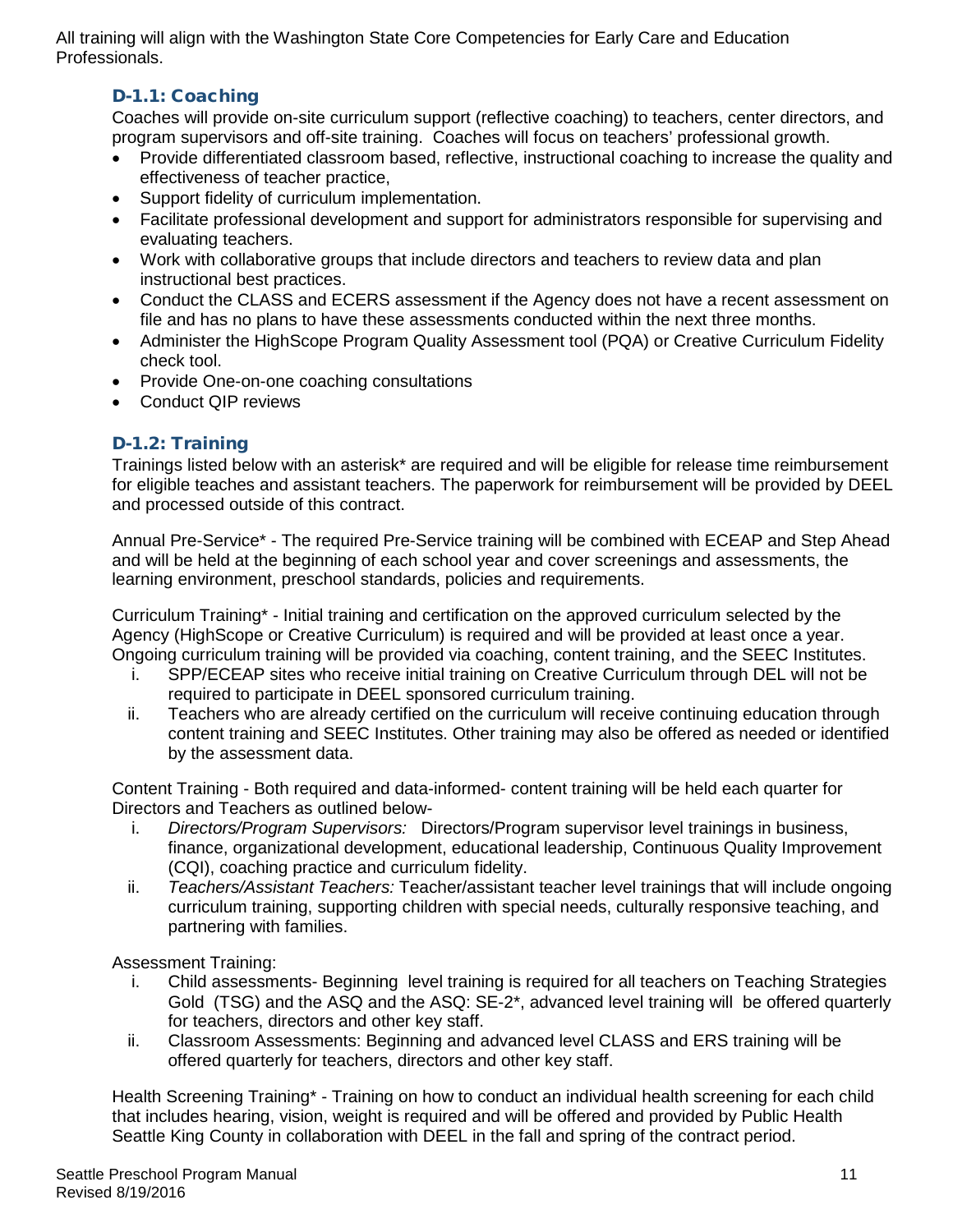SEEC Institutes - A day-long institute for early learning providers at all levels will be offered annually during the fall, winter, and spring. Topics will include assessment and data, culturally relevant anti-bias practices, and curriculum development.

Professional Learning Community (PLC) - DEEL Coaches in collaboration with other early learning professionals will convene a quarterly PLC to discuss best practices and current research in early learning.

On-site trainings - The Agency may request some of the required content training be delivered on-site during their in-service training days, by their DEEL coach or approved trainer.

# <span id="page-11-0"></span>D-1.3: SPP Scholars Program

The SPP Scholars Tuition Support Program is open to SPP lead teachers, SPP assistant teachers, SPP program supervisors, and SPP directors with the purpose to provide support for eligible staff working in SPP classrooms to meet SPP education standards.

To receive tuition support, eligible staff must be matriculated (enrolled in a college or university as a candidate for a degree) or on a path leading toward becoming a matriculated student. DEEL, aligning with the Washington State Department of Early Learning (DEL), recognizes the following approved early learning majors:

- Early childhood education (ECE)
- Early childhood and family studies
- Human development with specialization in ECE
- Children's studies/childhood education
- Elementary education with one of the following endorsements:
	- o Early childhood education
	- o Early childhood special education
	- o P-3 (preschool thru third grade)
	- o P-3 special education

#### <span id="page-11-1"></span>D-2: Technical Assistance

DEEL will provide technical assistance to the agency through the Education Specialist. Education Specialists will assist agencies in the following, but not limited to, areas:

- Contract requirements
- Performance Pay requirements and tracking
- Teaching Strategies GOLD
- Monitoring for compliance
- Guiding agency staff in leadership and program development
- Assisting agencies in adhering to program standards
- Approve and monitor eligible classroom start-up funds

# <span id="page-11-2"></span>D-3: Health Support- PHSKC

DEEL will partner with Public Health Seattle King County to provide ongoing health supports to agencies. PHSKC Child Care Heath Program (CCHP) team is comprised of licensed health professionals including: nurses, mental health clinicians and a registered dietitian/nutritionist. Agencies may contact PHSKC, DEEL may contact PHSKC on behalf of the agency or PHSKC may directly contact agency for health related services. PHSKC provides the following services:

- On-site health consultations: CCHP will meet to discuss areas such as communicable disease and prevention, emergency preparedness, medications management, health care plans, early identification and referral, mental/behavioral health, nutrition/physical activity and identifying best practice health standards.
- Health and safety assessments: CCHP looks into the overall environment, medications, care plans, nutrition/food safety, emergency preparedness and communicable disease prevention.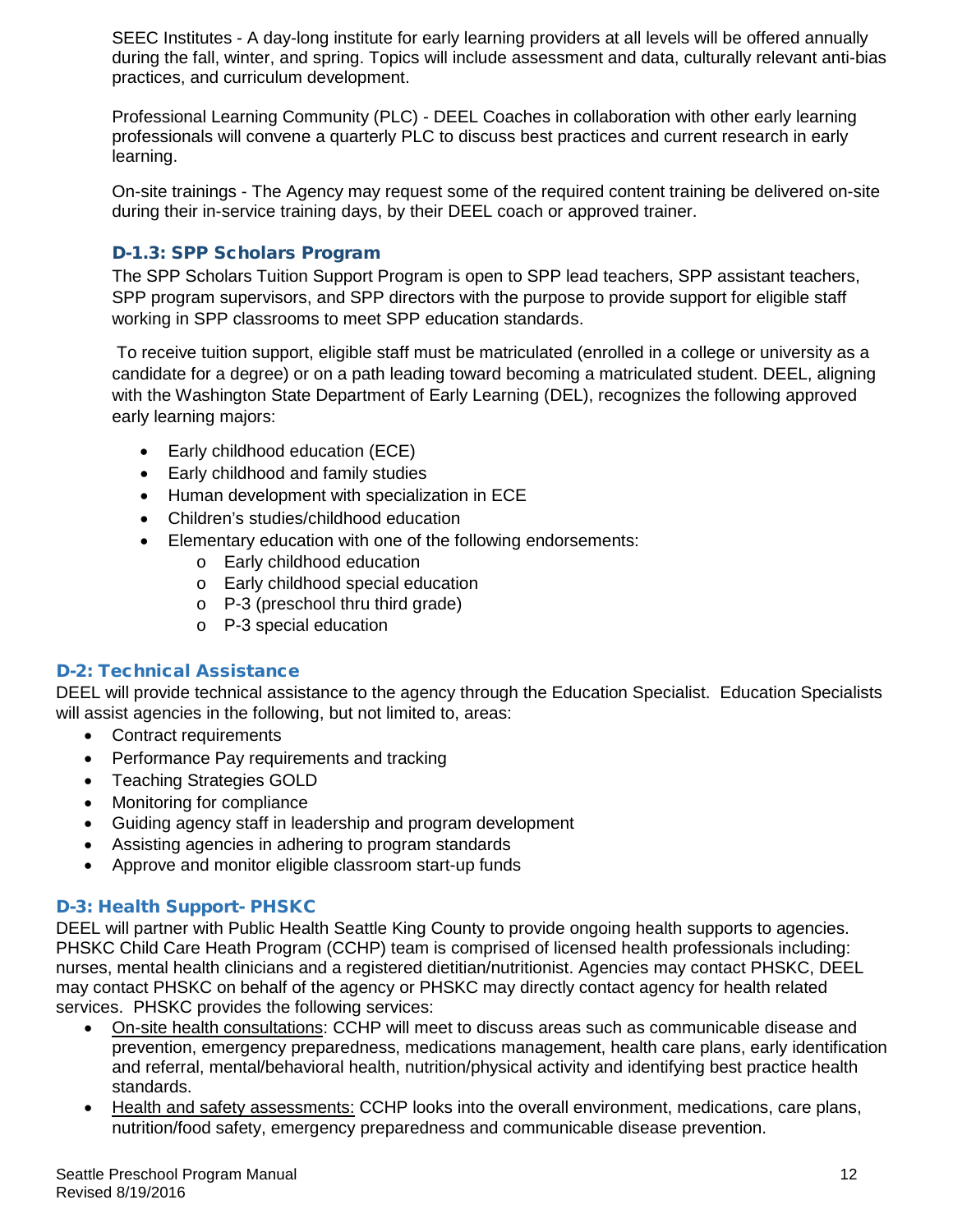- Mental health consultation and support: Provide support and consultation to teachers, programs staff, and parents on child behavior, development, early identification and referral, and staff well-being.
- Nutrition consultation and support: Provide support in healthy nutrition, menu planning, meal time practices, food safety and technical support on new guidelines for physical activity in Early Learning.
- Health and Developmental Screening training and support: CCHP provides on-site consultation and technical assistance for agencies involved in the screening process.
- Participate in Agency Site Staffings: provide support around health areas during staffing meetings.
- Assistance with referral services: CCHP can assist program staff and parents in identifying and connecting with appropriate resource and services to meet the family or center needs.

### <span id="page-12-0"></span>D-4: Behavioral Health

Agencies will have access to additional behavioral services, provided by agencies other than PHSKC, in order to support children's social-emotional and behavioral development. Teachers and center directors, in partnership with coaches, education specialists and PHSKC, will be able to access these consultation services as needed. Behavioral support services include:

- Classroom/child observation
- Teacher coaching
- Screening review
- Referral services
- Behavior plan development

#### <span id="page-12-1"></span>D-5: Developmentally Appropriate and Inclusive Supports

Agencies will have access to professional development and coaching around developmentally appropriate curriculum resources and practices and support children's social and emotional development. DEEL will:

- Support screenings, such as: the Ages and Stages Questionnaire, 3rd Edition (ASQ-3TM), and/or the Ages and Stages Questionnaire-Social Emotional (ASQ-SE ™)
- Provide teachers with in-class support from coaches or mental health professionals.
- Support teachers in effectively meeting the needs of all children, especially those who exhibit challenging behaviors.
- Work alongside Seattle Public Schools Special Education Department to meet the needs of children with Individualized Educational Plans (IEPs)

# <span id="page-12-2"></span>D-5.1: Zero Suspension & Expulsion Policy

Agencies will have a "Zero Expulsion and Suspension Policy" for disruptive behaviors. The Agency will support children's social and emotional growth and through professional development and coaching develop plans of action for children with need.

To support this work the City is providing funding through coaching, professional development and Public Health Child Care Team and other organizations to work with SPP Providers. The following are some of the services offered:

- Classroom/child observation
- Teacher coaching
- Screening review
- Referral services
- Family-teacher meeting facilitation
- Behavior plan management

# <span id="page-12-3"></span>SECTION E: Assessment and Data Collection

#### <span id="page-12-4"></span>E-1: Data System Entry

Agencies will enter data on a regular basis into DEEL approved and required data entry systems. Data will be monitored on an on-going basis by the Education Specialist and/or Coach. DEEL data team will analyze and interpret data to be shared with Agency and used for performance measures.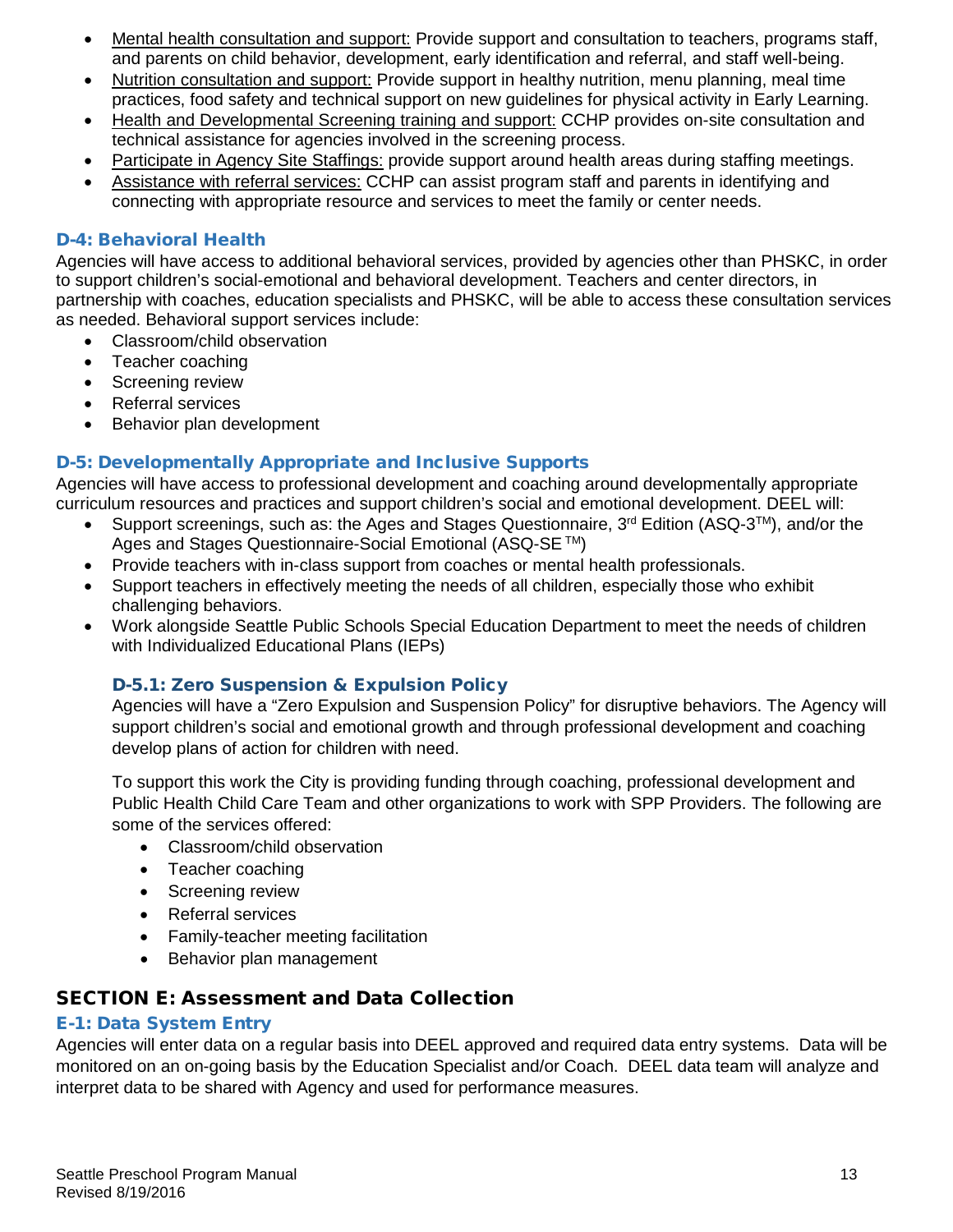# <span id="page-13-0"></span>E-1.2 Child Information and Provider System (ChIPS)

Agencies will be required to enter data on a regular basis into ChIPS. Data will be collected at both the child and teacher level and will include, but not limited to, the following:

- Attendance
- Health Screening dates and information
- Developmental screening dates
- CLASS scores
- ECERS scores

# <span id="page-13-1"></span>E-1.3 Teaching Strategies GOLD®

Agencies will be provided blank child portfolios by DEEL. Agencies must enter child identifiable data into portfolio which must include the following:

- First name field Full first name
- Last name field Full last name
- $\bullet$  Identifier field ChIPS child ID #
- Fund Source field select all fund sources for child, must include SPP.

Agencies will enter ongoing child level observation data in each child portfolio as related to TSG objectives. Agencies will work to collect at least two pieces of documentation per child per objective. Documentation may include, but not limited to, the following:

- Anecdotal notes
- Observation notes
- Pictures
- Videos

Agencies will complete and finalize TSG data three times per year; Fall, Winter, and Spring. Complete and finalized data will include all of the following areas 6 of development:

- Social-Emotional
- Physical
- Language
- Cognitive
- Literacy
- Math

TSG Interrater Reliability Requirements: Agency staff will complete Teaching Strategies GOLD Interrater Reliability (IRR) with six months of contract start date or hire. Staff can access IRR tests through the TSG Dashboard system. Tutorial for TSG IRR access in Appendix #3

#### <span id="page-13-2"></span>E-1.4 ASQ-3TM Online

Agencies will complete a developmental screening for each child within 30 days of child start date. Information collected from the screening must be entered into the ASQ Online system within the same 30 days. PHSKC will provide agencies with blank child portfolios within the ASQ system. Agencies will enter the following information into the ASQ online system for each child:

- Child identifiable data similar to the data that will be stored in the ChIPS system to identify children.
- ASQ questionnaire information

#### <span id="page-13-3"></span>E-1.5 CLASS® "My Teachstone" online

Working with coaches, and as a professional development tool for teachers, "My Teachstone" online will be used to track and support teachers in reaching CLASS assessment goals. CLASS will be administered by on DEEL approved outside contractor, these scores will be entered into the online system which can then be used by Coaches to support teachers.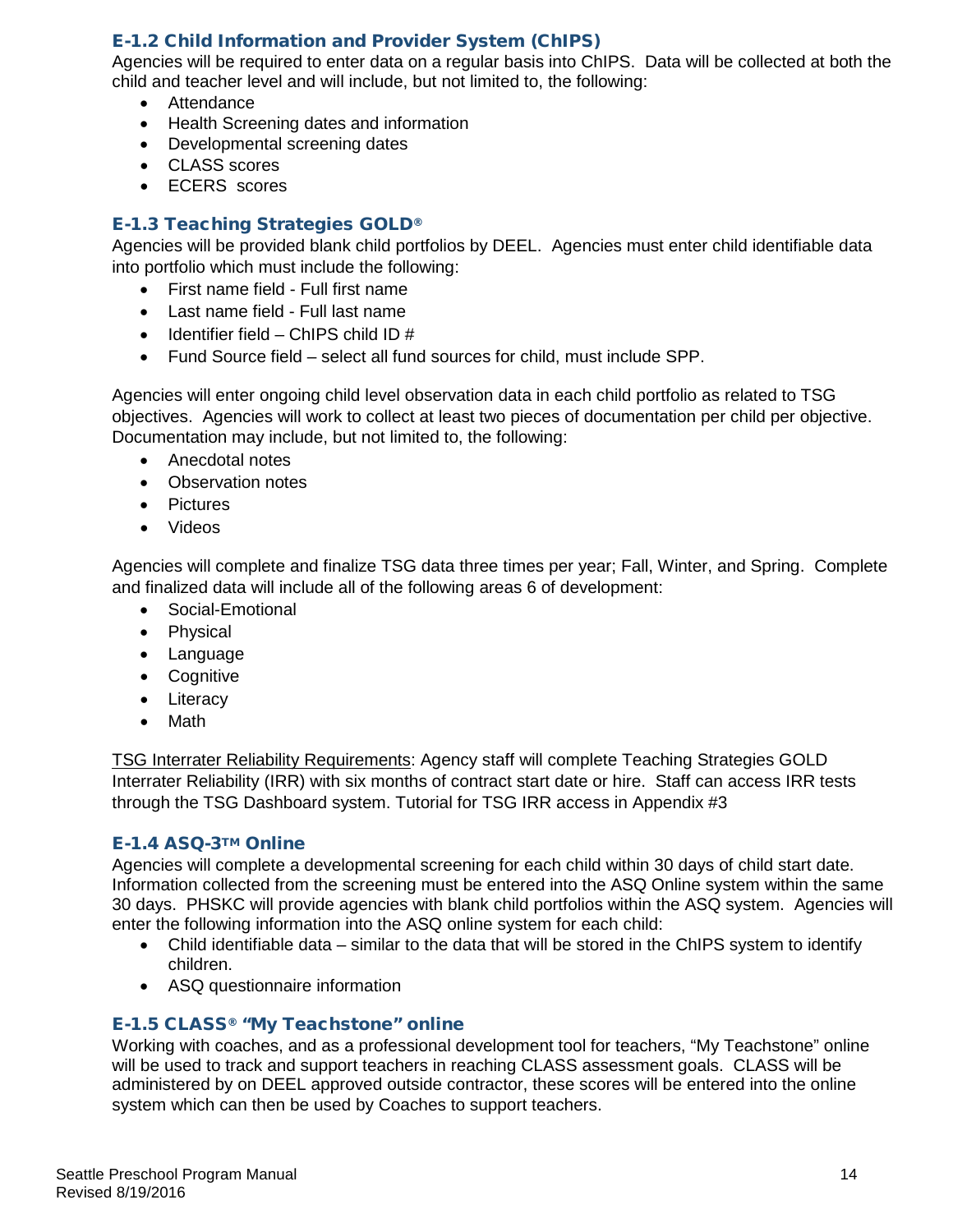#### <span id="page-14-0"></span>E-1.6 MERIT

Agencies will enter and maintain teacher education credentials in MERIT. Agencies will update any training information on an on-going basis. DEEL will use the MERIT system to verify teacher qualifications.

# <span id="page-14-1"></span>E-2 Classroom and Child Assessments

<span id="page-14-2"></span>Agencies will participate in all required Classroom and Child Assessments as set by DEEL.

#### E-2.1 Classroom Assessments

Agencies will participate in classroom assessments as set by DEEL and done by outside assessors or DEEL Coaches. Assessments listed and described below:

ECERS-3 – Early Childhood Environmental Rating Scale - Third Edition is a major revision from ECERS-R that introduces innovations in both the content and administration of the scale while retaining the continuity of the two principal characteristics of the ECERS, namely its comprehensive or global definition of quality and the reliance on observation as the primary source of information on which to base assessment of classroom quality.

The Scale consists of 35 items organized into 6 subscales:

- Space and Furnishings
- Personal Care Routines
- Language and Literacy
- Learning Activities
- Interaction
- Program Structure

CLASS – Classroom Assessment Scoring System is an observational instrument developed to assess classroom quality in preschool through third grade classrooms. The CLASS dimensions are based on observed interactions among teachers and students in classrooms. The instrument may be used as a research tool, a professional development tool, and/or as a program development and evaluation tool.

The CLASS Assessment Scoring System consists of 3 domains:

- Emotional Support
- Classroom Organization
- Instructional Support

#### <span id="page-14-3"></span>E-2.2 Child Assessments

The Agency will be required to use and provide data on children using the assessments listed and described in C-5.

#### <span id="page-14-4"></span>E-3 Agency and External Evaluations

Agencies will participate in both Agency level Self-assessments as well as External Assessments administered by outside entities or DEEL.

#### <span id="page-14-5"></span>E-3.1 External Evaluations

Agencies will participate in evaluations as laid out by DEEL and administered by outside entities. Evaluations may include, but not limited to:

- Child Assessments
- Child Evaluations
- Teacher Interviews
- Director Interviews
- Teacher Assessments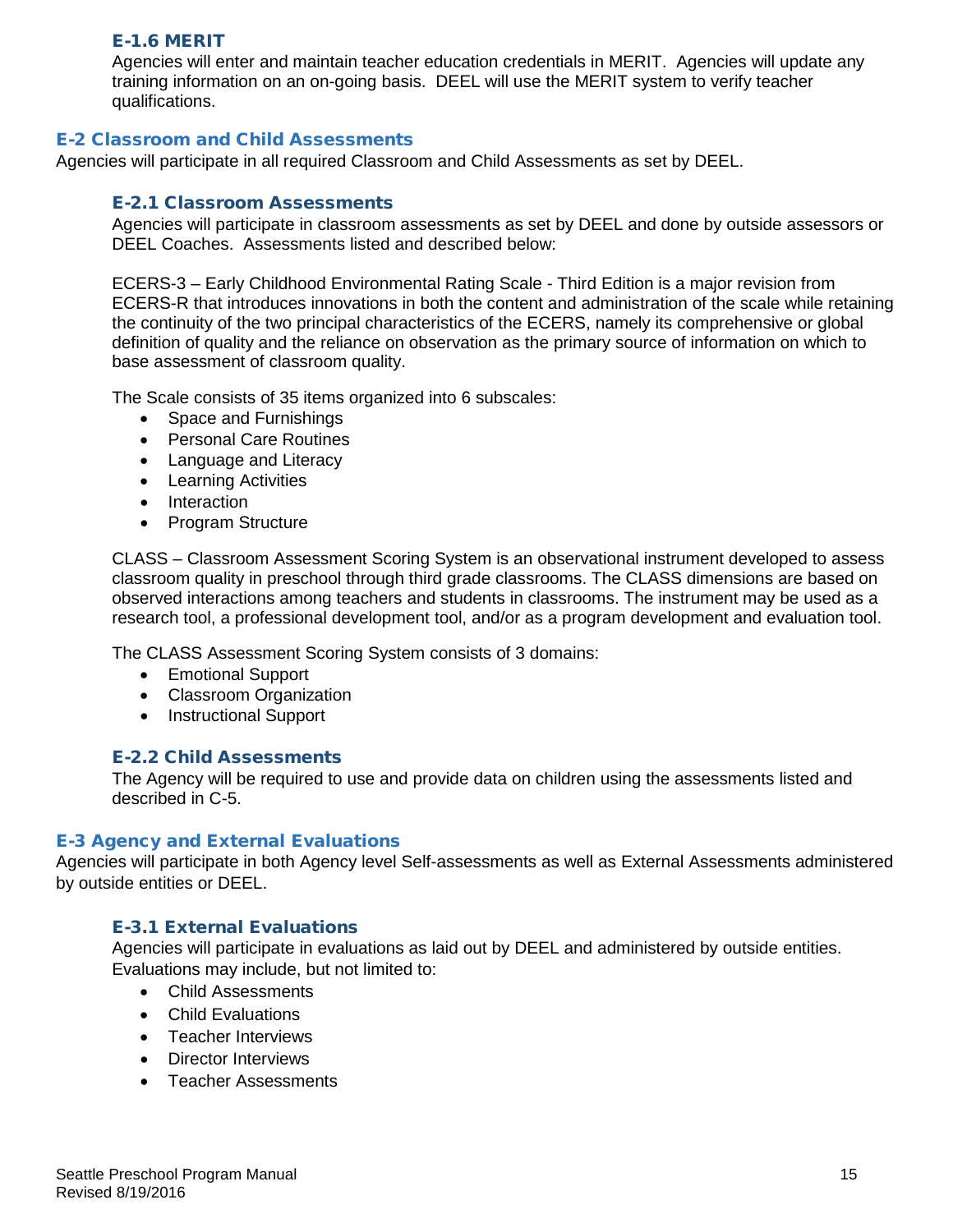# <span id="page-15-0"></span>E-3.2 Agency Evaluation – Self Evaluation

Agencies will participate in a pilot Self Evaluation process in 2016-17SY. The Self-Evaluation is intended to be used as an informative and reflective assessment. As such, the expectation is that the agency lead or program supervisor along with a team comprised of SPP teachers will work together to complete the evaluation.

# <span id="page-15-1"></span>SECTION F: Invoicing and Payment Process

# <span id="page-15-2"></span>F-1 Payment Structure

Agencies will be paid for providing early learning services to children and families. There are three forms of payments in DEEL's payment structure.

- Base Pay
- Performance Pay
- One-Time Payments

# <span id="page-15-3"></span>F-2 Invoice Process - Base Pay

Base payment will be made to Agencies in twelve monthly installments up to a total baseline maximum. The annual base pay maximum will be stated in the Agency contract.

# <span id="page-15-4"></span>F-3 Invoice Process – Performance Pay

Data for Performance Pay measures are due from Agencies by the deadlines in the data systems or forms required as outlined in the Agency contract. The Early Education Specialist will review the data for completeness. DEEL's Data Team will analyze and review the information and determine the Agencies Outcomes for performance measures based on information recorded in ChIPS.

# <span id="page-15-5"></span>F-4 Invoice Process – One-Time Payments

Agencies may be eligible for two types of one-time payments:

- Classroom Startup Funds: Agencies will receive up to \$7,500 for each new SPP classroom, that was a PreK classroom the year prior, and up to \$10,000 for each new SPP classroom, never having been a PreK before. Classroom Startup Funds are meant to be use to enhance the classroom environment to meet curriculum or assessment standards. Continuing classrooms are not eligible for these funds.
- Family Engagement Funds: Agencies will receive \$787 to pay for family engagement activities.

# <span id="page-15-6"></span>APPENDICES

- #1 SPP Application
- #2 SPP Monthly Invoice Template
- #3 TSG Tutorial Page: IRR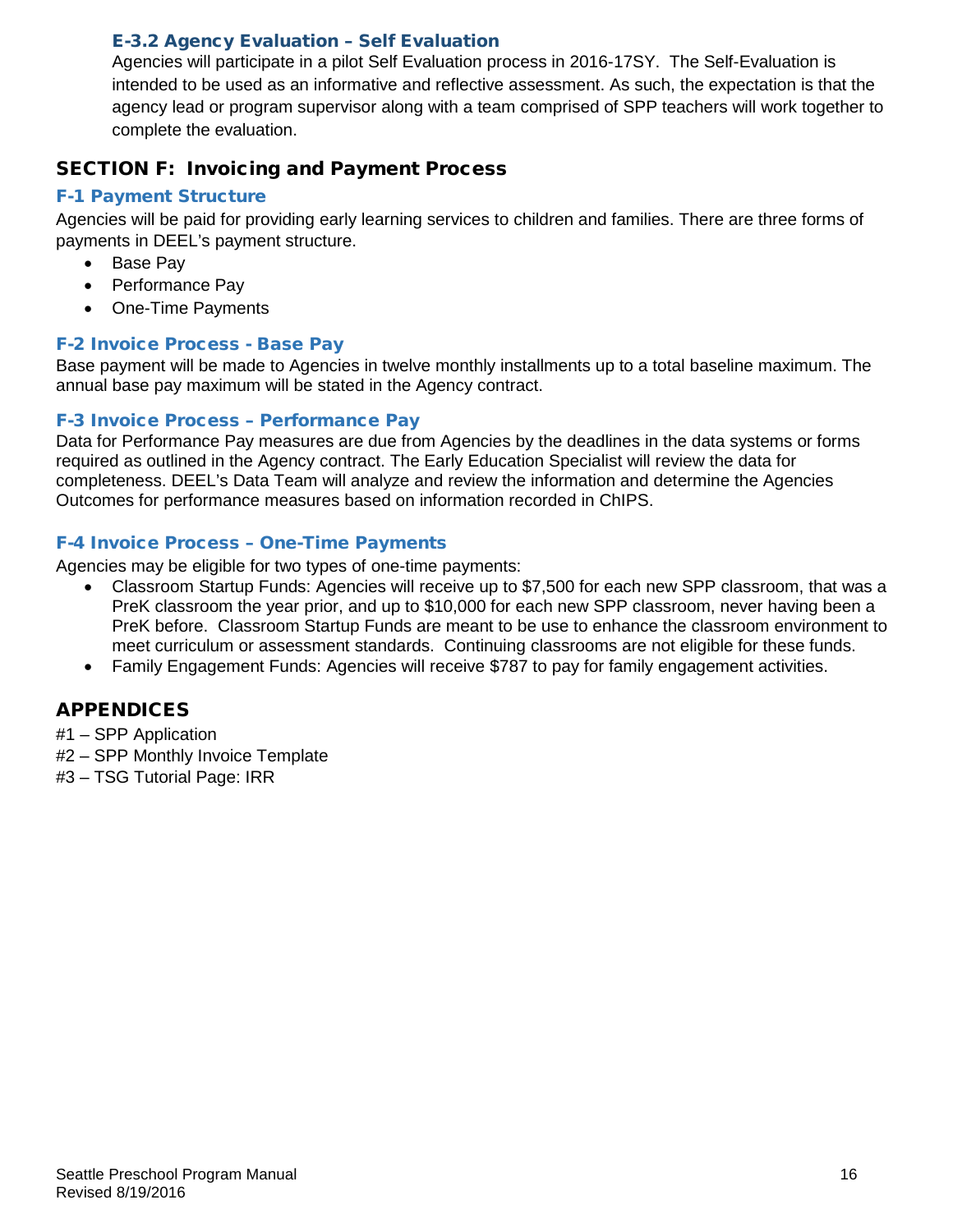

# SEATTLE PRESCHOOL PROGRAM **APPLICATION FORM SCHOOL YEAR 2016-17**

<span id="page-16-0"></span>

|                                                                                                                                                                                 | To have your child entered into Round 1 selection, please submit this form by March 11, 2016<br>Applications submitted after March 11 will be included in future selection rounds. |
|---------------------------------------------------------------------------------------------------------------------------------------------------------------------------------|------------------------------------------------------------------------------------------------------------------------------------------------------------------------------------|
| Mail<br>Department of Education and Early Learning<br>PO Box 94665 Seattle, WA 98124-6965                                                                                       | Email<br>Fax<br>SPPapplication@seattle.gov<br>(206) 233-7152                                                                                                                       |
|                                                                                                                                                                                 | For questions or assistance please call (206) 386-1050.                                                                                                                            |
|                                                                                                                                                                                 | <b>CHILD INFORMATION</b>                                                                                                                                                           |
|                                                                                                                                                                                 |                                                                                                                                                                                    |
|                                                                                                                                                                                 |                                                                                                                                                                                    |
| Does the child have a sibling applying/enrolled in SPP? $\Box$ Yes $\Box$ No<br>4.                                                                                              | If yes, what is the sibling's name: __________________                                                                                                                             |
| $\Box$ White<br>$\Box$ Asian<br>$\Box$ Native Hawaiian/Pacific Islander<br>Race:<br>5.                                                                                          | Black, African, or African American                                                                                                                                                |
| American Indian or Alaska Native                                                                                                                                                | $\Box$ Multi-Racial                                                                                                                                                                |
| 6. Is the child of Spanish/Hispanic/Latino ethnicity?                                                                                                                           | $\Box$ Yes $\Box$ No                                                                                                                                                               |
| 7.                                                                                                                                                                              |                                                                                                                                                                                    |
|                                                                                                                                                                                 |                                                                                                                                                                                    |
|                                                                                                                                                                                 |                                                                                                                                                                                    |
|                                                                                                                                                                                 |                                                                                                                                                                                    |
|                                                                                                                                                                                 |                                                                                                                                                                                    |
|                                                                                                                                                                                 |                                                                                                                                                                                    |
|                                                                                                                                                                                 | <b>PARENT/GUARDIAN INFORMATION</b>                                                                                                                                                 |
| <b>CONTACT INFORMATION FOR APPLICATION</b><br>Parent(s) Names                                                                                                                   | <b>HOUSEHOLD SIZE/PARENT or GUARDIAN INCOME</b><br>Household Size: Provide the number of people living in the home                                                                 |
|                                                                                                                                                                                 | where the child resides.                                                                                                                                                           |
| <b>Email Address</b>                                                                                                                                                            | #                                                                                                                                                                                  |
| <b>Primary Phone</b>                                                                                                                                                            | Household Income: Provide the total wages, child support, foster                                                                                                                   |
| Please note, the City uses various methods such as email, phone, automated<br>phone messages, to communicate with families regarding application and<br>enrollment information. | care, SSI, TANF, etc. for the child's parent(s)/guardian(s).                                                                                                                       |
| Alternate Phone                                                                                                                                                                 | Annual Gross Income<br>Monthly Gross Income<br>or                                                                                                                                  |
| How did you hear about our program?<br>Newspaper                                                                                                                                | Magazine<br>Radio Ad<br>Friend or Family Member                                                                                                                                    |
|                                                                                                                                                                                 | Documentation verifying home address, child's age, and household income will be required if applicant is selected.                                                                 |
| $\Box$ Flyers<br><b>Banners</b><br>I have another child in the Program                                                                                                          | Website<br>Preschool or School                                                                                                                                                     |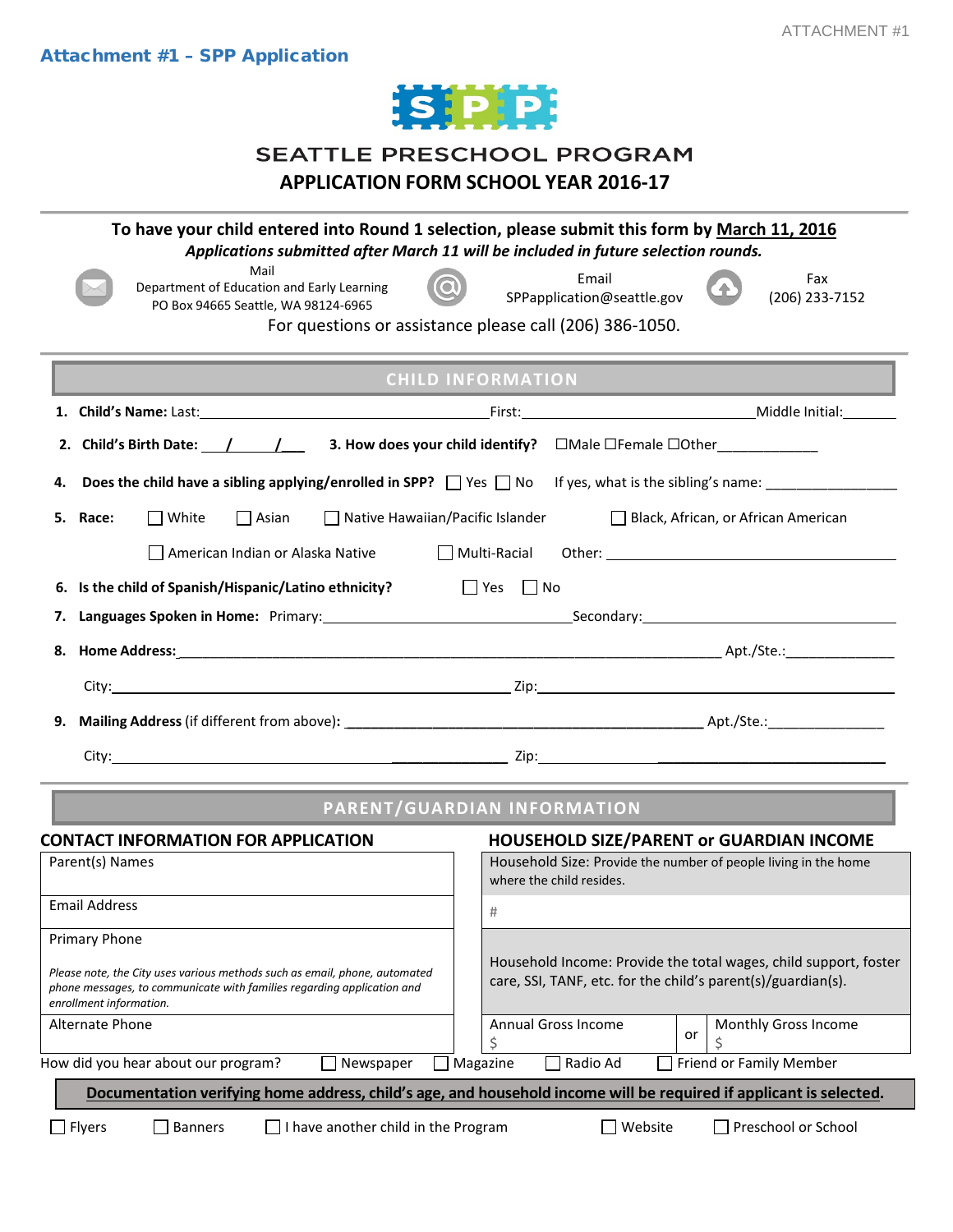Please help us match you with a preschool that meets your family's needs by answering the following questions. Families that are open to more preschool locations and options are more likely to be placed than those with a high number of limitations.

- **1. CARE NEEDS What are your child care needs?** *(Select one)*
	- $\Box$  My child only requires care for the preschool day (approximately 9 am  $-$  3 pm, Monday Friday).
	- My children requires care for longer than the preschool day (between the hours of 7 am 6 pm, Monday Friday) **and** I am willing to pay for the hours beyond the preschool day.
	- $\Box$  No care preference (willing to pay for before/after care if I am assigned to a site with before/after care)
- **2. DUAL LANGUAGE PREFERENCE - Are you are interested in being placed in a dual language classroom?** *(If yes, select all interested options. If no, leave all blank.)*

☐ Vietnamese ☐ Chinese (Tentative) ☐ Spanish (Tentative)

- **3. REGIONAL PREFERENCE - In which regions would you be able to attend an SPP site?** *(Select all that apply)*
	- ☐ Northwest Seattle (NW)
	- ☐ Northeast Seattle (NE)
	- ☐ Downtown / Magnolia (Downtown)
	- $\Box$  Central Seattle (C)
	- ☐ Southeast Seattle (SE)
	- ☐ Southwest Seattle (SW)



#### **PRESCHOOL ASSIGNMENT INFORMATION**

Preschoolers will be selected through a **selection** process that utilizes the following criteria:

- Child's age
	- o Children are 4 on or before August 31, 2016 will receive priority over children who are 3 on or before August 31, 2016
- Home address
	- o Families who live in the same Seattle Public Schools (SPS) middle school attendance area as an SPP classroom will receive priority over children living in other parts of the City. To find out your middle school attendance zone, please go to the Seattle Public Schools' website and search for *Address Look Up Tool.*
- Additional preference is given to children with siblings enrolled in SPP during school year 2015-16.

\*Please see the Seattle Preschool Program Implementation Plan for more details.\*

By signing below, I certify that all of the information provided is true to the best of my knowledge I acknowledge that if my child is **selected for the Seattle Preschool Program, I will be required to provide additional documentation to support this application by the deadline set by the City of Seattle's Department of Education and Early Learning. I also acknowledge that I may be contacted regarding an opportunity for my child to participate in research related to the evaluation of the Seattle Preschool Program, even if he or she is** *not* **selected for the program.** 

| <b>Parent/Legal Guardian</b> |       |  |
|------------------------------|-------|--|
| Signature:                   | Date: |  |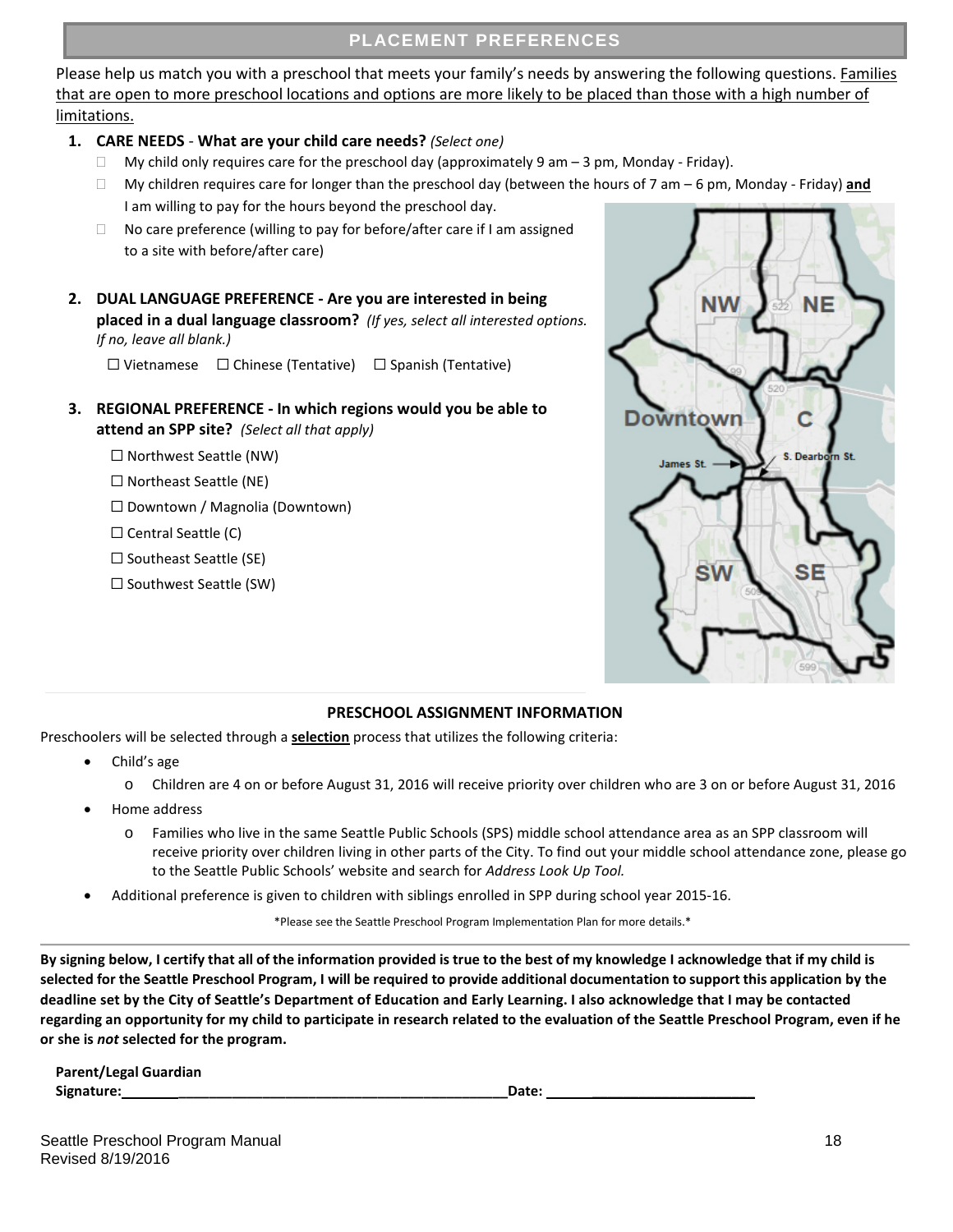<span id="page-18-0"></span>

#### City of Seattle Department of Education and Early Learning Seattle Preschool Program

#### **INVOICE PAYMENT FORM**

Instructions: Complete grevicells only. All othercells will autofill. Print, sign, and email back to DEEL when completed.

| Provider's Name:                                                                                                                                                    | Sample                       |                                                    |                |               | Tod ay's Date:               |                                |              |
|---------------------------------------------------------------------------------------------------------------------------------------------------------------------|------------------------------|----------------------------------------------------|----------------|---------------|------------------------------|--------------------------------|--------------|
| Provider's Address:                                                                                                                                                 | ⋙                            |                                                    |                |               |                              | 7/2016                         |              |
| Provider's Phone No.:                                                                                                                                               | хx                           |                                                    |                |               |                              | Agency Invoice No. (Optional): |              |
| Contract Number:                                                                                                                                                    | DC16XXX                      |                                                    |                |               |                              |                                |              |
| Contract Period:                                                                                                                                                    | 7/1/2016-6/30/2017           |                                                    |                |               |                              | Invoice Month (Auto-Fill)      |              |
| Maximum Amount:                                                                                                                                                     | \$348,321.00                 |                                                    |                |               |                              | Enter Date                     |              |
| Category                                                                                                                                                            | Unit Cost                    | Maximum<br>Amount                                  | ₩<br>Completed | Less Previous | <b>Earned This</b><br>Period | Barned to Date                 | Balance      |
|                                                                                                                                                                     |                              |                                                    | Base Pay       |               |                              |                                |              |
| Slot Pay (July/August)                                                                                                                                              | \$9,928.80                   | \$19,857.60                                        | 0.0%           | \$0.00        | \$0.00                       | \$0.00                         | \$19,857.60  |
| Slot Pay (Sept-Dec)                                                                                                                                                 | \$16,410.10                  | \$65,640.40                                        | O.OH           | \$0.00        | \$0.00                       | \$0.00                         | \$65,640.40  |
| Slot Pay (Jan-June)                                                                                                                                                 | \$27,120.33                  | \$162,722.00                                       | 0.0%           | \$0.00        | \$0.00                       | \$0.00                         | \$162,722.00 |
| Baseline Pay Subtotal<br>0.0%<br>\$248,220.00<br>\$0.00                                                                                                             |                              |                                                    | \$0.00         | \$0.00        | \$248,220.00                 |                                |              |
|                                                                                                                                                                     |                              | Variable Performance Targets (Based on % Complete) |                |               |                              |                                |              |
| Enrollment (Nov Invoice)                                                                                                                                            | Actual%h                     | 회6548.00                                           | 0.0%           | \$0.00        | \$0.00                       | saool                          | \$16,548.00  |
| Health Screenings (Jan Invoice)                                                                                                                                     | Banded %                     | \$8,274.00                                         | 0.0%           | \$0.00        | \$0.00                       | \$0.00                         | \$3,274.00   |
| Fall TSG (Feb Invoice)                                                                                                                                              | Banded %n                    | \$8,274.00                                         | 0.0%           | \$0.00        | \$0.00                       | \$0.00                         | \$3,274.00   |
| Winter TSG (April Invoice)                                                                                                                                          | Banded %                     | \$8,274.00                                         | 0.0%           | \$0.00        | \$0.00                       | \$0.00                         | \$3,274.00   |
| Spring TSG (Jun Invoice)                                                                                                                                            | Banded %                     | \$8,274.00                                         | 0.0%           | \$0.00        | \$0.00                       | \$0.00                         | \$3,274.00   |
| Attendance (Jun Invoice)                                                                                                                                            | Banded %                     | 희 6548.00                                          | 0.0% l         | \$0,00        | \$0.00                       | sacci                          | \$16,548.00  |
|                                                                                                                                                                     |                              | Fixed Payment Performance Targets (Lump Sum)       |                |               |                              |                                |              |
| Family Engagement (Sep Invoice)                                                                                                                                     | \$787.00                     | \$2,361.00                                         | 0.0%           | \$0.00        | \$0.00                       | \$0.00                         | \$2,361.00   |
| Classroom Start up-\$7,500 (Sep Invoice)                                                                                                                            | \$7,500.00                   | <u>회5,000.00</u>                                   | 0.0%           | \$0.00        | \$0.00                       | \$0.00                         | \$15,000,00  |
| Classroom Start up-\$10,000 (Sep Invoice).                                                                                                                          | \$0.00                       | \$0.00                                             | 0.0%           | \$0.00        | \$0.00                       | \$0.00                         | \$0.00       |
| Kindergarten Transition Plan (Nov Invoice)                                                                                                                          | \$8,274.00                   | \$8,274.00                                         | 0.0%           | \$0.00        | \$0.00                       | \$0.00                         | \$3,274.00   |
| Kindergarten Plan Outcomes (Jun Invoice)                                                                                                                            | \$8,274.00                   | \$8,274.00                                         | 0.0%           | \$0.00        | \$0.00                       | \$0.00                         | \$3,274.00   |
|                                                                                                                                                                     | Performance Targets Subtotal | \$100,101.00                                       | 0.0%           | \$0.00        | \$0.00                       | \$0,00                         | \$100,101.00 |
|                                                                                                                                                                     |                              |                                                    | Ad just me nts |               |                              |                                |              |
| Adjustment                                                                                                                                                          | \$0.00                       | \$0.00                                             | 0.0%           | \$0.00        | \$0.00                       | \$0.00)                        | \$0.00       |
|                                                                                                                                                                     | <b>Grand Total</b>           | \$348,321.00                                       | $0.0\%$        | <b>\$0.00</b> | \$0.00                       | \$0.00                         | \$348,321.00 |
| BRAICE CEDITEICATION: Lths undersigned do berefore of the under permits of perium under the law of the State of Washington to the best of mulgreviadors and belief. |                              |                                                    |                |               |                              |                                |              |

indersigned, do hereby certify under penalty of perjury under the laws of the State of V after diligent inquiry, that the materials have been furnished, the services rendered or the labor performed as described herein, and that the claim is a just, due and unpaid obligation against the City of Seattle, and that I am authorized to authenticate and certify to said claim.

| Name (please print or type) | Signature of Authorized Representative | Date |
|-----------------------------|----------------------------------------|------|

Please email signed invoices to: Samantha Kealoha (samantha, lealoha @seattle, gov.)

Τ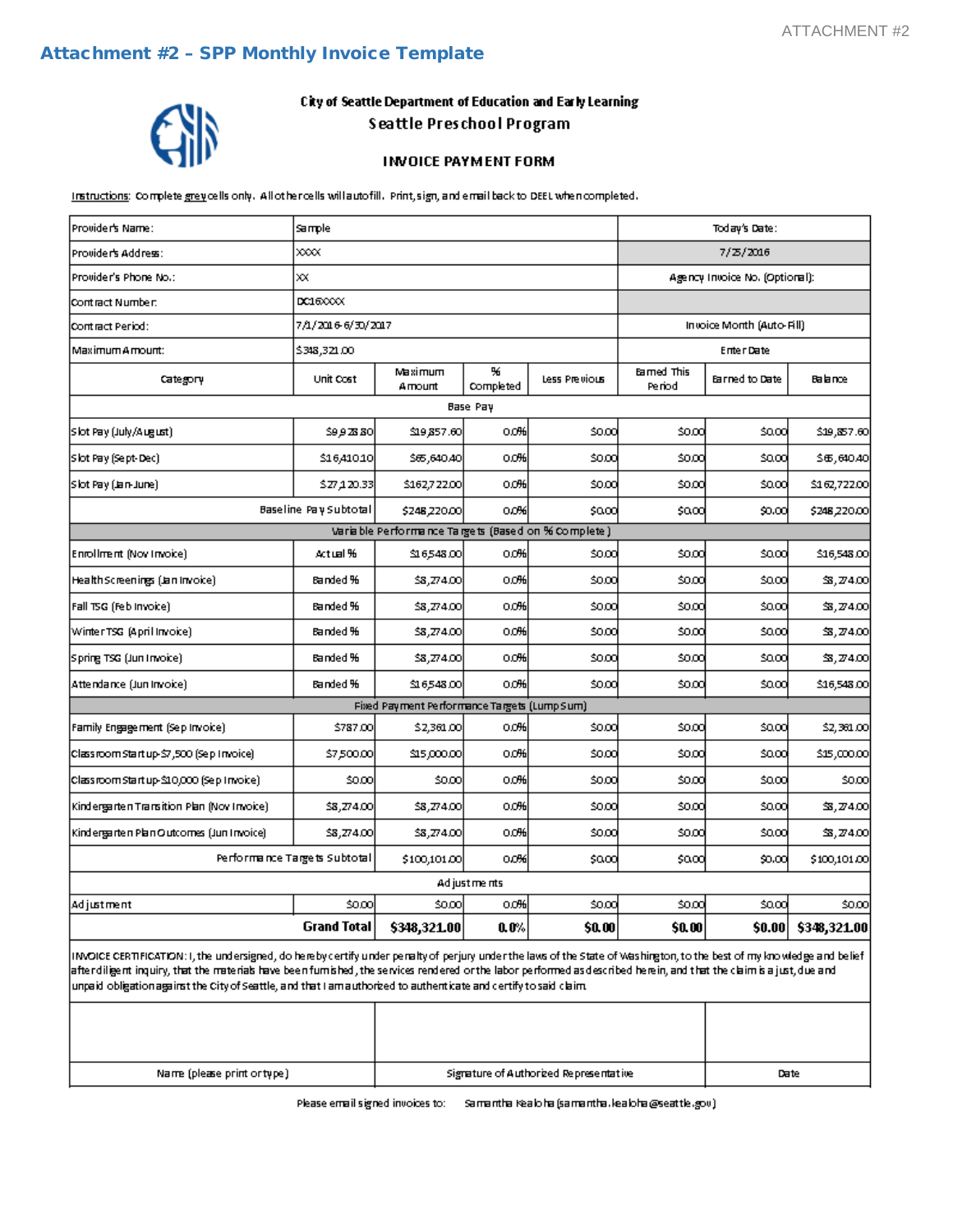#### <span id="page-19-0"></span>Attachment #3 – TSG Tutorial Page: IRR

#### **TeachingStrategies GOLD -** Interrater Reliability (IRR) Access and Testing Tutorial Page

Below you will find step by step instructions how to access and take the IRR test.

#### **STEP 1:**

If not already on the TSG Dashboard when logged in, click on the "TeachingStrategies GOLD Dashboard" button in the upper left corner of your GOLD.

| TeachingStrategies* | . .                   |                      |                   |                 |                      |                |
|---------------------|-----------------------|----------------------|-------------------|-----------------|----------------------|----------------|
| Dashboard           | <b>ADMINISTRATION</b> | <b>DOCUMENTATION</b> | <b>CHECKPOINT</b> | <b>PLANNING</b> | <b>COMMUNICATION</b> | <b>REPORTS</b> |
|                     |                       |                      |                   |                 |                      |                |

#### **STEP 2:**

| Click the "Professional Development" tab and choose Interrater Reliability |                           |                        |                                                                          |                                                         |  |  |
|----------------------------------------------------------------------------|---------------------------|------------------------|--------------------------------------------------------------------------|---------------------------------------------------------|--|--|
| <b>RETURN TO HOMEPAGE</b>                                                  |                           |                        |                                                                          | www.orom                                                |  |  |
|                                                                            | <b>DASHBOARD</b>          | <b>MARKETPLACE</b>     | <b>COMMUN</b>                                                            | PROFESSIONAL<br><b>MY PROFILE</b><br><b>DEVELOPMENT</b> |  |  |
|                                                                            |                           |                        |                                                                          | Courses                                                 |  |  |
| <b>ACCESS</b>                                                              |                           | Katie's Communications | <b>Interrater Reliability</b>                                            |                                                         |  |  |
|                                                                            |                           |                        | Sandbox                                                                  |                                                         |  |  |
|                                                                            | Teaching Strategies GOLD® |                        |                                                                          | <b>Support</b>                                          |  |  |
|                                                                            |                           |                        | * New: GOLD Home Page: We have moved our GOLD updates from the Dashboard | $\sim$                                                  |  |  |

#### **STEP 3:**

You will be taken to the IRR page. From here, you will be able to see any tests you have started. Click on "Add a New Test." You can also click either "complete in English" or "Ver en Español" to begin a new test in English or Spanish.

|                               | <b>DASHBOARD</b>                        | <b>MARKETPLACE</b>                                                | <b>COMMUNITIES</b> | PROFESSIONAL<br><b>DEVELOPMENT</b> |
|-------------------------------|-----------------------------------------|-------------------------------------------------------------------|--------------------|------------------------------------|
| Courses                       |                                         |                                                                   |                    |                                    |
| <b>Interrater Reliability</b> |                                         | Interrater Reliability                                            |                    |                                    |
| Sandbox                       |                                         | Please select an Interrater Reliability Certification test below: |                    | Supp<br>Guide                      |
|                               | Age Group                               | Date Started                                                      |                    | <b>GOLD</b>                        |
|                               | Begin a new test                        |                                                                   |                    | Certific                           |
|                               | Complete in English   Ver en<br>español |                                                                   |                    | Langu<br>Option<br>Reliab          |
|                               | Add a New Test                          |                                                                   |                    | Interra<br>Certific                |
|                               |                                         |                                                                   |                    | Contar                             |

#### **STEP 4:**

You will be directed to the IRR description and agreement page. Read the information and agreement and select "I agree" at the bottom of the screen.

|  |                               | <b>DASHBOARD</b>       | <b>MARKETPLACE</b>                                                       | <b>COMMUNITIES</b> | PROFESSIONAL<br><b>DEVELOPMENT</b> |                                |
|--|-------------------------------|------------------------|--------------------------------------------------------------------------|--------------------|------------------------------------|--------------------------------|
|  | Courses                       |                        |                                                                          |                    |                                    |                                |
|  | <b>Interrater Reliability</b> | Interrater Reliability |                                                                          |                    |                                    |                                |
|  | Sandbox                       |                        | The Purposes of Teaching Strategies Interrater Reliability Certification |                    |                                    | $rac{\text{Sup}}{\text{Guid}}$ |